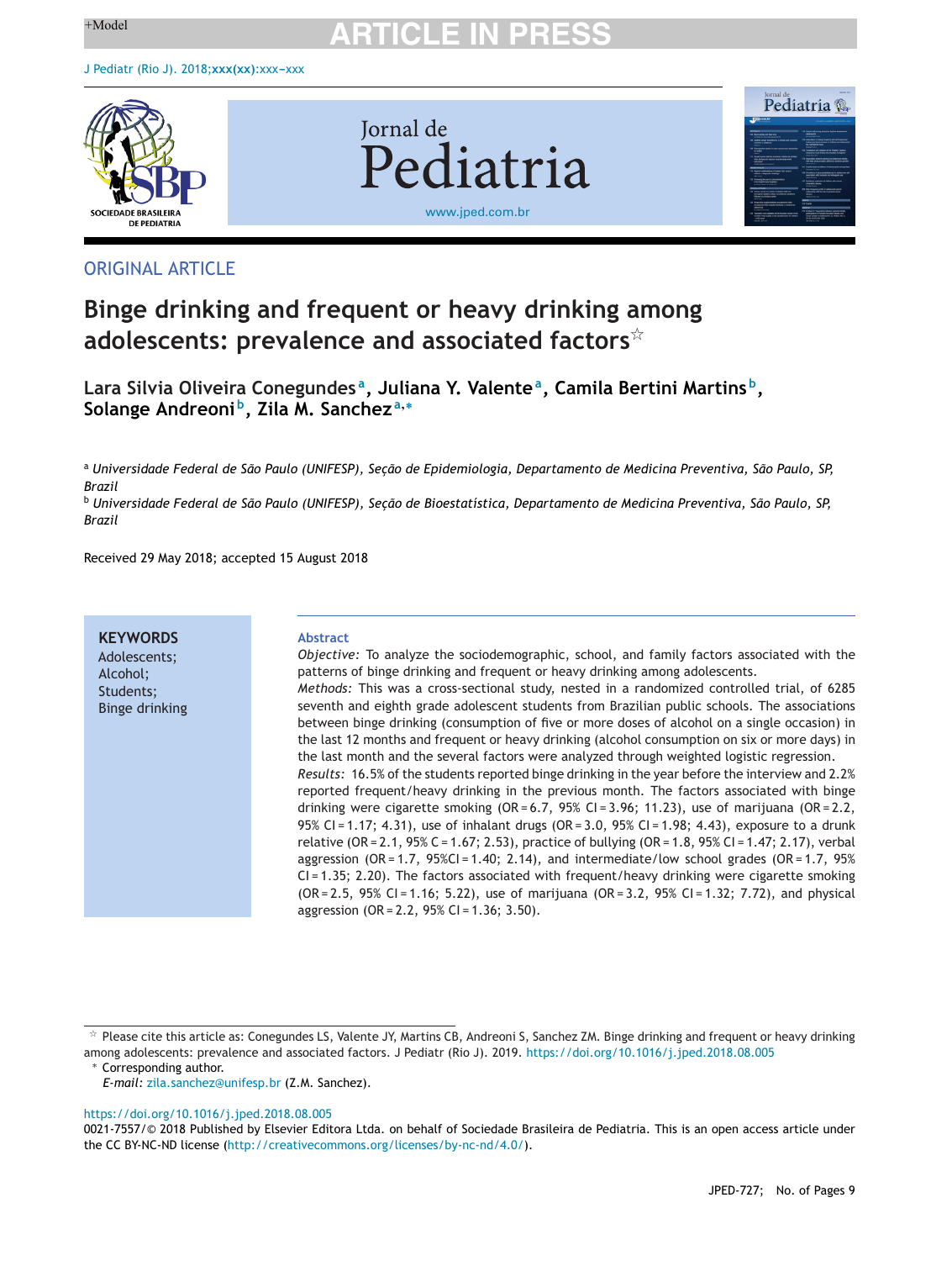#### 2 Conegundes LS et al.

*Conclusions:* The analyzed outcomes showed an association between the risk consumption of alcohol in early adolescence and low academic performance, involvement with other drugs, aggressiveness, and witnessing episodes of a family member's drunkenness. Considering the impact on public health of the damages caused by alcohol consumption during adolescence, these factors that showed such association should be considered in the development of preventive interventions.

© 2018 Published by Elsevier Editora Ltda. on behalf of Sociedade Brasileira de Pediatria. This is an open access article under the CC BY-NC-ND license ([http://creativecommons.org/licenses/](http://creativecommons.org/licenses/by-nc-nd/4.0/) [by-nc-nd/4.0/\)](http://creativecommons.org/licenses/by-nc-nd/4.0/).

**Binge drinking e beber frequente ou pesado entre os adolescentes: prevalência e fatores associados**

#### **Resumo**

*Objetivo:* Analisar os fatores sociodemográficos, escolares e familiares associados aos padrões *binge drinking*, beber frequente ou beber pesado em adolescentes.

*Métodos:* Estudo transversal aninhado em ensaio controlado randomizado entre 6.387 estudantes do 7<sup>°</sup> e 8<sup>°</sup> anos de escolas públicas brasileiras. Associacões entre o *binge drinking* (consumo de 5 ou mais doses de álcool em uma única ocasião) nos últimos 12 meses e o beber frequente/beber pesado (consumo de álcool em 6 ou mais dias) no último mês e os diversos fatores foram analisados por meio de regressão logística ponderada.

*Resultados:* 16,5% dos estudantes reportaram ter praticado *binge drinking* no ano anterior à entrevista e 2,2% praticaram beber frequente/beber pesado no último mês. Os fatores associados ao *binge drinking* foram consumo de cigarro (OR = 6,7, IC95% = 3,96; 11,23), maconha (OR = 2, 2, IC95% = 1,17; 4,31), uso de inalantes (OR = 3,0, IC95% = 1,98; 4,43), exposição a algum familiar embriagado (OR = 2,1, IC95% = 1,67; 2,53), prática de *bullying* (OR = 1,8, IC95% = 1,47; 2,17), agressão verbal (OR = 1,7, IC95% = 1,40; 2,14), notas médias e baixas (OR = 1,7, IC95% = 1,35; 2,20). Os fatores associados ao beber frequente/beber pesado foram o consumo de cigarro (OR = 2,5, IC95% = 1,16; 5,22), maconha (OR = 3,2, IC95% = 1,32; 7,72), agressão física (OR = 2,2, IC95% = 1,36; 3,50).

Conclusões: Os desfechos analisados evidenciaram associação do consumo de risco de álcool no início da adolescência com o baixo desempenho escolar, envolvimento com outras drogas, agressividade e vivência de episódios de embriaguez dos familiares. Considerando o impacto na saúde pública dos prejuízos decorrentes do consumo de risco de álcool na adolescência, estes fatores que evidenciaram associação devem ser considerados na construção de intervenções preventivas.

© 2018 Publicado por Elsevier Editora Ltda. em nome de Sociedade Brasileira de Pediatria. Este é um artigo Open Access sob uma licença CC BY-NC-ND ([http://creativecommons.org/licenses/](http://creativecommons.org/licenses/by-nc-nd/4.0/) [by-nc-nd/4.0/\)](http://creativecommons.org/licenses/by-nc-nd/4.0/).

### **Introduction**

In Brazil, the mean age for the first episode of alcohol con-sumption is [1](#page-7-0)2.5 years,<sup>1</sup> and half of the adolescents aged 13-15 years have drunk at least once during their lifetime.<sup>[2](#page-7-0)</sup> Some evidence suggests that the earlier the onset of alcohol consumption, the higher the chance of developing harmful patterns of alcohol use in the future. $3$  To prevent these problems, it is essential to recognize the patterns of alcohol consumption that have been of greatest concern in the public health area: (1) binge drinking (BD) or episodic heavy drinking, defined by alcohol consumption of five or more doses on the same occasion<sup>4</sup>; (2) frequent drinking (FD), defined as the consumption of one dose of alcohol on six to 19 days during a one-month period; and (3) heavy drinking (HD), defined as the consumption of alcohol on 20 days or more during the month.<sup>[5](#page-7-0)</sup>

In Brazil, 32% of students between the ages of 14 and 18 reported BD in the l[a](#page-7-0)st year<sup>6</sup> and 8.9% of students aged 10-18 years reported heavy drinking in the previous month.<sup>[7](#page-7-0)</sup> In the United States, BD has been indicated as accountable for approximately 90% of alcohol consumption among underage adolescents.[8](#page-7-0) Considering that adolescents are still living during a stage of brain maturation, $9$  alcohol consumption in this age group can have severe consequences: increase in hospital and emergency admission rates, $10$  greater risk of suicide, involvement in accidents, and episodes of domestic violence.[11](#page-7-0)

Studies have shown that alcohol consumption in adolescence may be associated with a number of individual and environmental factors.<sup>[1](#page-7-0)</sup> Among the environmental factors, the family has shown to play a key role regarding the protection and the risk of alcohol consumption among adolescents.<sup>[12,13](#page-7-0)</sup> In the school context, studies show that

## **PALAVRAS-CHAVE**

Adolescentes; Álcool; Estudantes; Binge drinking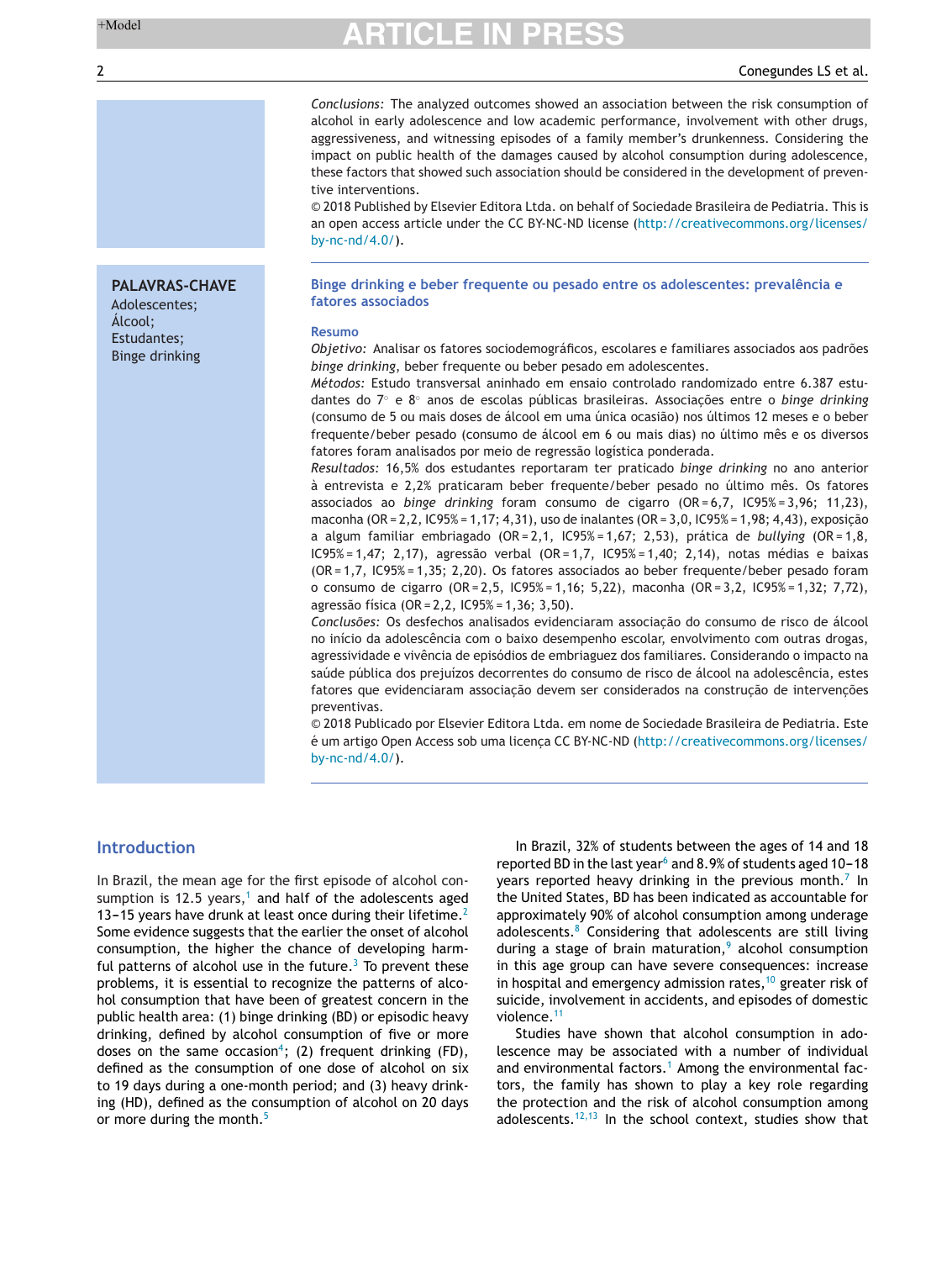#### Binge drinking and frequent or heavy drinking among adolescents 3

alcohol abuse in adolescence is associated with an increase in viol[e](#page-7-0)nce, $^8$  especially the practice of bullying,  $^{14}$  $^{14}$  $^{14}$  and wors-ened academic performance.<sup>[11](#page-7-0)</sup> It is noteworthy that alcohol abuse in adolescence is also associated with early use of tobacco and illicit drugs, <sup>[15](#page-7-0)</sup> potentializing its harmful effects.

Although the damages caused by alcohol consumption in adolescence are quite evident in the scientific literature, there are still few Brazilian studies that have attempted to understand the impact of different patterns of alcohol consumption on the development of adolescents (FD and HD). Considering that Brazil has a very particular culture related to alcohol consumption, with a high rate of permissiveness regarding consumption and weak regulatory control of the promotion and sale of alcoholic beverages,  $16$  it is necessary to invest in Brazilian studies that can understand this reality. Thereby, it would be possible to provide subsidies for the development of preventive measures that are based on Brazilian evidence, considering the cultural influence on alcohol consumption by adolescents. Thus, the aim of this study was to identify the main sociodemographic, school, and family factors associated with BD/FD/HD among Brazilian students who recently entered adolescence.

### **Materials and methods**

This is a cross-sectional study, nested in a randomized controlled trial, using data initially collected for the evaluation of a school-based drug prevention program entitled #Tamojunto (the Portuguese of ''#Wearetogether''). It was a probabilistic sample of 7th and 8th grade students from 72 public schools in six Brazilian municipalities (São Paulo, Federal District, São Bernardo do Campo, Florianópolis, Fortaleza, and Tubarão). #Tamojunto is an adaptation, carried out by the Ministry of Health in partnership with UNODC do Brasil (United Nations Office on Drugs and Crime), and the European program Unplugged, developed and tested by the EU-Dap (European Drug Addiction Prevention Trial).<sup>[17](#page-7-0)</sup>

The municipalities were selected by the Ministry of Health and the schools were selected by drawing lots from the total number of schools with these grades, in each city, through the Instituto de Estudos e Pesquisas Educacionais Anísio Teixeira (INEP) list using a quantity that was proportional to the total number of students enrolled in each municipality. Among the schools selected to participate in the study, a second simple random draw established whether each school would be allocated to the control or intervention group, maintaining an allocation ratio of 1:1 per municipality. The intervention group received 12 classes from the *#Tamojunto* program and the control group received no intervention. The randomization was performed at the school level using an Excel macro [RAND command] (Microsoft Office Excel, WA, USA). At each school, all eighth grade classes were included. In the municipalities of Florianópolis, Tubarão, and Fortaleza, at the request of the Municipal Education Secretariats, 7th Grade students were also included, due to the transition to the new school regimen established in Brazil. Initial data were collected in both groups two weeks before the program was implemented.

This study was registered at the Brazilian Registry of Clinical Trials (REBEC - *Registro Brasileiro de Ensaios Clínicos*) of the Brazilian Ministry of Health under number RBR-4mnv5g,

and its protocol was approved by the Research Ethics Committee of Universidade Federal de São Paulo (protocol No. 473,498).

#### **Sampling**

The sample consisted of 6387 students attending the 7th and 8th grades of Elementary School from 261 classes of 72 public schools in the six municipalities.

The sample size was calculated for longitudinal studies,  $18$ with a power of 80%, significance level of 5%, and a predicted mean reduction of 1.5% in the prevalence of BD, which was estimated at 5%. Considering 2835 for each group (intervention and control), the total number of students required for the study was established at 5670 students. After defining the required sample size, a mean of four classes per school was calculated and a total of 40 schools were randomly selected in each arm. The flowchart with data from the first two data collections was published in a previous study.<sup>[17](#page-7-0)</sup>

Of the schools that accepted to participate, considering the enrollment registers, the presence of 8547 students in the participating classes was expected. However, a total of 6771 students were present, of whom 59 refused to participate, generating a refusal rate of 0.8%, although the number of absent students on the day of collection represented 20% of the students enrolled in these classes.

### **Tool and measures**

The data were collected through an anonymous, selfcompleted questionnaire, applied by researchers in the classroom without the presence of a teacher. The tool used for data collection was developed and tested by the EU-DAP and was applied in previous Unplugged studies.<sup>[19](#page-7-0)</sup> In Brazil, it was translated and adapted to the Portuguese language, $20$  resulting in some changes based on questions from two questionnaires widely used in studies with Brazilian students: a World Health Organization questionnaire used by the Brazilian Center for Information on Psychotropic **Drugs<sup>[21](#page-7-0)</sup> (Centro Brasileiro de Informação sobre Drogas Psi***cotrópicas*) to investigate the use of drugs in schools and a questionnaire used by the Brazilian National School Health Survey[2](#page-7-0) (*Pesquisa Nacional de Saúde do Escolar* [PeNSE]).

To identify the questionnaires in the study phases, the students generated a ''secret code'' with letters and numbers, created based on personal information. These codes allowed the researchers to compare the questionnaires at different times of follow-up, while simultaneously protecting the participants by providing the anonymity and confidentiality that are essential to a study of illicit behavior.<sup>[22](#page-8-0)</sup>

To ensure a minimum information bias in the questionnaires, a question about the use of fictitious drugs (Holoten and Carpinol) was included. This question led to the exclusion of 49 students at baseline.

*Response variable*: The response variables (outcomes) considered in this study were: (1) BD during the last year, where BD corresponded to the confirmation to the question ''*Since last year, that is, during the last 12 months, have*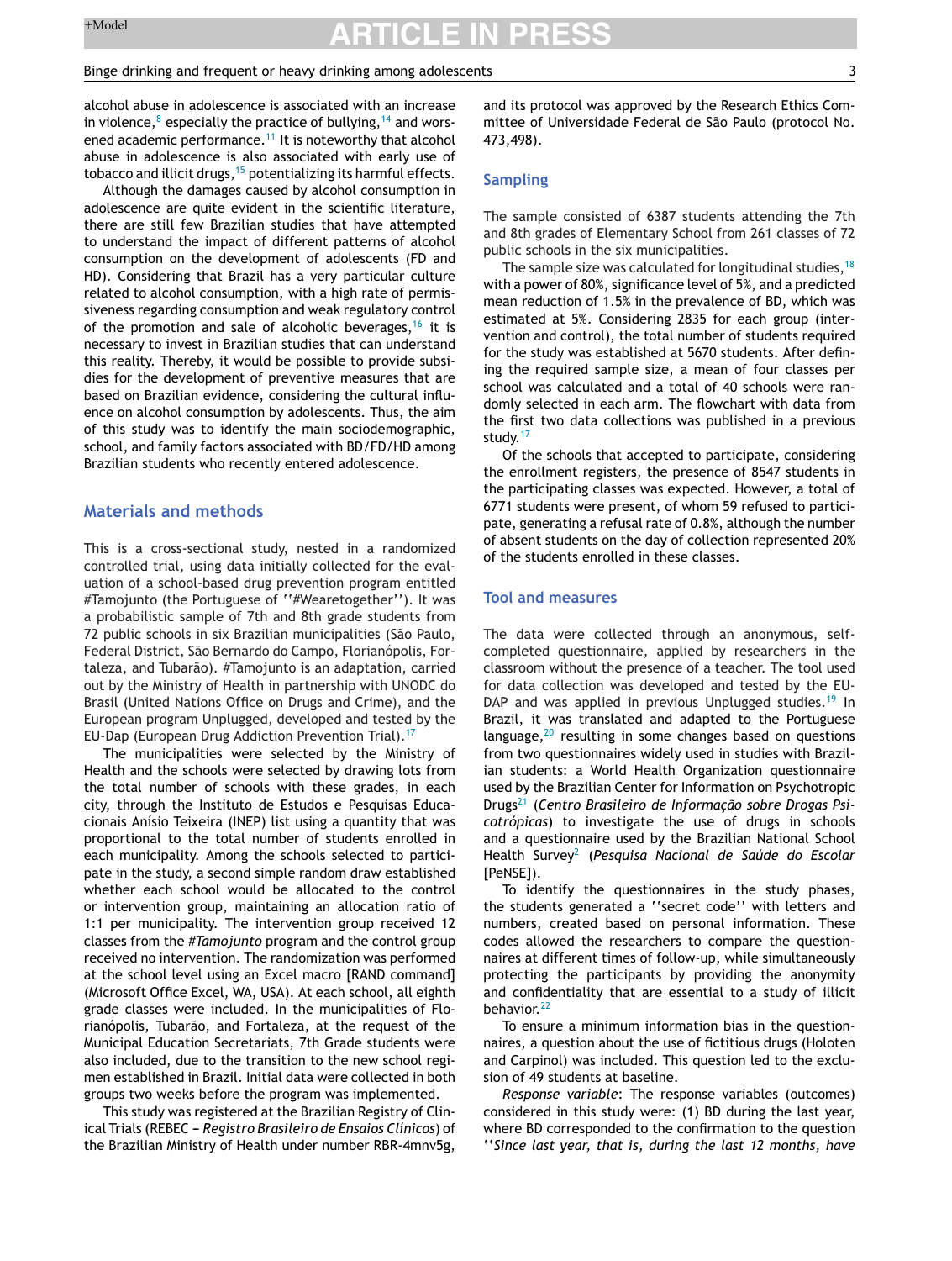*you had five or more doses of alcoholic beverages on a single occasion?*''; (2) FD/HD of alcohol in the last 30 days. This variable was the result of grouping the answers to the question ''*During the last month, that is, during the last 30 days, did you drink any alcoholic beverages?*''. The answers ''No'' and ''Yes, I drank on one to five days during the month'' were considered as No FD/HD behavior; and the answers ''Yes, I drank on six to 19 days during the month'' and ''Yes, I drank on 20 days or more during the month'' as FD/HD behavior. FD and HD were grouped due to the low prevalence of HD in this age group.

*Investigated covariates*: The covariates of interest were the (1) sociodemographic variables (gender, age, socioeconomic class, and family composition); (2) practice of school violence in the last 30 days (bullying, physical, and verbal aggression) measured through three dichotomous questions (yes/not); (3) students' academic performance in the last year, where the students had to classify their school grades as low, intermediate or high; (4) sporadic alcohol consumption and exposure to a family member's drunkenness episodes (parents/siblings), both variables collected through dichotomous questions (yes/not); (5) use of other drugs (cigarette smoking, use of inhalant drugs, and marijuana) in the last year and in the last month, measured through dichotomous questions (yes/not); (6) BD during the last year and alcohol consumption characterized as FD/HD in the last 30 days (control variables).

The socioeconomic class evaluation was carried out according to the  $ABEP^{23}$  $ABEP^{23}$  $ABEP^{23}$  scale, which considers the educational level of the household head, goods present, and services used, with scores varying from 0 to 46; the higher the score, the better the student's social status.

#### **Statistical analysis**

The analyses were performed using weighted data to correct unequal probabilities of sample selection. The sample weights considered the school as the primary sampling unit, with stratification by city, the total number of students expected in each class and those present on the day of the survey. An initial multiple logistic regression model, including the explanatory variables with a *p*-value ≤0.20 was considered. A backward procedure was used to remove the explanatory variables aiming to obtain a final model for each response variable.

The chi-squared test was applied to verify the association between response variables and covariates. To verify the joint association of variables, multiple logistic regression models were estimated for each response variable. The level of significance was set at 5%.

The analyses were performed with the software Stata 14 (SPSS for Windows, version 14.0, Chicago, USA) using a svyset command to ensure the inclusion of sample weights and determine the appropriate variance estimate of this complex sample.

### **Results**

[Table](#page-4-0) 1 shows the main characteristics of the students. The mean age of the interviewees was 12.6 years ( $SE = 0.3$ ), with girls accounting for half of those interviewed. In the previous

month, 2.2% reported FD/HD and in the previous year, 16.5% reported BD. 11% of students reporting BD in the previous year also reported FD/HD in the previous month. However, 80% of the students who reported FD/HD also reported BD behavior.

The proportion of boys among those who reported FD/HD [\(Table](#page-5-0) 2) was 58.5%. There was evidence of common positive associations between the practices of FD/HD and BD and the following behaviors: drug use in the previous month (cigarette smoking, use of inhalant drugs, and marijuana), episodes of violence in the previous month (physical and verbal aggression, and the practice of bullying) and the report of low or intermediate school grades in the previous year. Additionally, it was observed that not living with one's father was also associated with the practice of FD/HD. It was also observed that the BD pattern ([Table](#page-5-0) 2) was associated with exposure to drunk relatives and those that consumed alcohol.

In the adjusted logistic regression model for the practice of FD/HD [\(Table](#page-6-0) 3), independent of BD, the factors that showed association were drug consumption (cigarette smoking and use of marijuana), physical aggression, and BD.

In the adjusted logistic regression model for the practice of BD [\(Table](#page-6-0) 4), controlled by FD/HD, the associated factors were cigarette smoking, use of marijuana and inhalant drugs, exposure to a drunk relative, the practice of bullying, verbal aggression, intermediate or low grades at school, and age.

#### **Discussion**

The present study analyzed the associations between sociodemographic, school, and family factors and alcohol consumption patterns (BD, FD/HD) in early adolescence, through a large sample of students from Brazilian public schools. The main results of this study were: (1) harmful patterns of alcohol use are already prevalent in early adolescence; (2) drug use was shown to be associated with both BD and FD/HD; (3) intermediate and lower school grades also showed an association with BD; (4) school violence showed an association with both BD and FD/HD behaviors; and (5) drunkenness episodes in family members were associated only with the practice of BD among the adolescents.

This study identified an annual prevalence of 16.5% in the practice of BD and a 2.2% monthly prevalence for HD/FD among students with a mean age of 12.6 years attending the Brazilian public school network. It is worth noting that the annual measure was used to evaluate BD, as it is a more acute consumption, with larger amounts consumed within a shorter time, more common on weekends, at parties, and in bars.<sup>[4](#page-7-0)</sup> A previous study revealed a 53% prevalence of BD per year among Brazilian male adolescents aged 14-19 years and a 9.1% prevalence of FD. $24$  Another Brazilian study carried out with adolescents aged 14-18 years found an annual prevalence of 32% for BD.<sup>[6](#page-7-0)</sup> A high prevalence of annual BD was also observed among adolescents from European countries, such as the United Kingdom  $(47.0\%)^{25}$  $(47.0\%)^{25}$  $(47.0\%)^{25}$  and Sweden  $(30.8\%)$ .<sup>[26](#page-8-0)</sup> The prevalence rates observed in previous studies were higher when compared to those of the present study, probably due to the fact that the students participating in the previous studies were older. The present research is one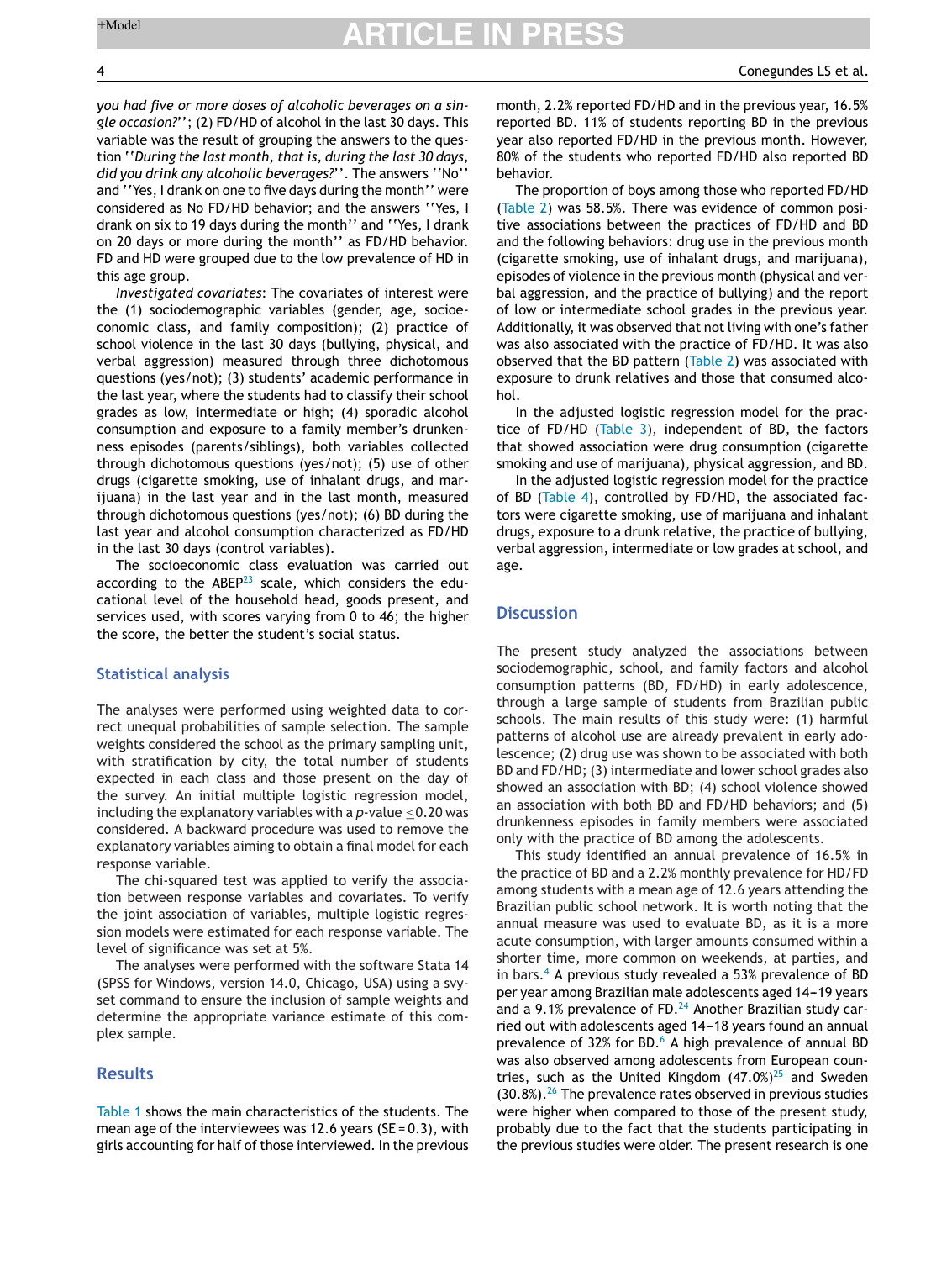#### <span id="page-4-0"></span>Binge drinking and frequent or heavy drinking among adolescents 5

**Table 1** Sociodemographic, behavioral, and family characteristics, and drug use among the students (*n* = 6387).

| Characteristics                                                          | $\overline{n}$ | $\%$      | 95% CI       |
|--------------------------------------------------------------------------|----------------|-----------|--------------|
| Gender                                                                   |                |           |              |
| Male                                                                     | 3127           | 48.8      | 47.03; 50.56 |
| Female                                                                   | 3260           | 51.2      | 49.44; 52.97 |
| Age                                                                      |                |           |              |
| 11                                                                       | 139            | 1.7       | 1.23; 2.22   |
| 12                                                                       | 3204           | 52.2      | 49.30; 55.04 |
| 13                                                                       | 2199           | 32.9      | 31.26; 34.56 |
| 14                                                                       | 628            | 9.6       | 8.22; 11.26  |
| 15                                                                       | 217            | 3.6       | 2.93; 4.54   |
| ABEP mean (SE)                                                           | 6387           | 27.7(0.4) | 26.92; 28.41 |
| $A(35-42)$                                                               | 244            | 3.78      | 26.92; 28.41 |
| $B(23-34)$                                                               | 2467           | 36.64     | 2.80; 5.11   |
| $C(14-22)$                                                               | 3343           | 53.98     | 33.54; 39.85 |
| $D/E (0-13)$                                                             | 322            | 5.6       | 50.41; 57.50 |
| Father lives in the same household                                       | 3749           | 57.1      | 4.60; 6.80   |
| Mother lives in the same household                                       | 5691           | 88.9      | 87.54; 90.04 |
| Practice of violence at school by the adolescent in the previous 30 days |                |           |              |
| <b>Bullying</b>                                                          | 1156           | 18.8      | 17.31; 20.42 |
| Physical aggression                                                      | 501            | 8.1       | 7.12; 9.23   |
| Verbal aggression                                                        | 725            | 11.8      | 10.48; 13.17 |
| School grades in the previous year                                       |                |           |              |
| High                                                                     | 1869           | 29.2      | 27.49; 30.87 |
| Intermediate/low                                                         | 4375           | 70.9      | 69.13; 72.51 |
| Sporadic alcohol consumption (parents and/or siblings)                   | 3187           | 51.4      | 48.50; 51.23 |
| Exposure to a drunk family member (parents and/or siblings)              | 858            | 14.1      | 12.89; 15.34 |
| Use of drugs by the adolescent                                           |                |           |              |
| Heavy drinking                                                           | 141            | 2.2       | 1.77; 2.73   |
| Cigarette smoking                                                        | 115            | 1.8       | 1.39; 2.42   |
| Inhalant drug use                                                        | 176            | 2.8       | 2.26; 3.35   |
| Marijuana use                                                            | 76             | 1.2       | 0.89; 1.67   |
| Use of drugs by the adolescent in the previous 12 months                 |                |           |              |
| <b>Binge drinking</b>                                                    | 1006           | 16.5      | 15.10; 18.01 |
| Cigarette smoking                                                        | 243            | 4.0       | 3.31; 4.86   |
| Inhalant drug use                                                        | 525            | 8.2       | 7.45; 9.07   |
| Marijuana use                                                            | 156            | 2.6       | 2.05; 3.20   |

ABEP, scale used to assess socioeconomic class.

of the few that enrolled students at the start of adolescence, which makes it an innovative study, by assessing patterns of harmful consumption closer to the onset of their occurrence. Another important point to be mentioned is that 80% of the students with FD/HD pattern also showed the BD behavior, which indicates an association between the different patterns of risk consumption of alcohol in adolescence.

The results of this study indicate that the use of other drugs is associated with the different patterns of alcohol consumption, both with BD and FD/HD. Another Brazilian study also found an association between BD and the use of illicit drugs, $27$  and longitudinal international studies have confirmed this same trend.[15](#page-7-0) These findings suggest that the risk consumption of alcohol in adolescence may precede the use of other drugs, which corroborates previous evidence showing that alcohol is the first drug consumed by adolescents and that some of them progress to the use of other drugs. However, since this study had a cross-sectional design, order and causality cannot be established.

Regarding the school factors, this study found an association between the risk consumption of alcohol and violence outcomes. Other studies also found this association between alcohol and violence among adolescents. $8,14$  Students who practice bullying may have emotional and adaptive difficulties in the school environment, which may interfere with the learning process, $28$  making them more vulnerable to other risk behaviors, such as the risk use of alcohol. The report of intermediate and low school grades was shown to be associated with BD, since the student with low and intermediate school grades may also show an increased risk of alcohol consumption due to the consequent decrease in self-esteem, $<sup>11</sup>$  $<sup>11</sup>$  $<sup>11</sup>$ </sup> relationships with deviant peers, $^{29}$  $^{29}$  $^{29}$  or due to the presence of some psychiatric comorbidity.<sup>[30](#page-8-0)</sup> In turn, low academic performance and the practice of violence can also be explained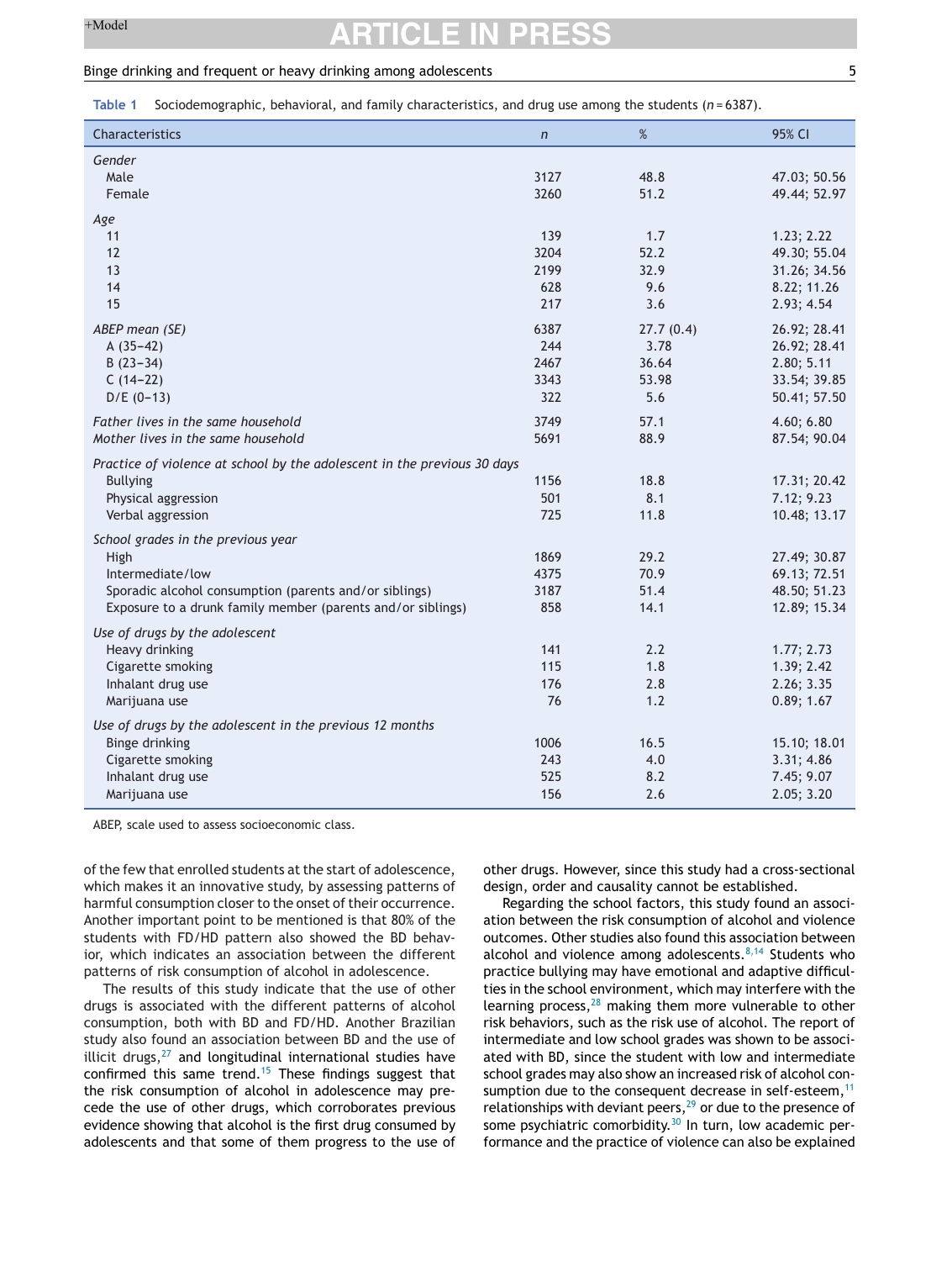|                                                                    |              | (1) FD/HD, previous month |              |            |         | (2) BD, previous year |            |                |             |         |
|--------------------------------------------------------------------|--------------|---------------------------|--------------|------------|---------|-----------------------|------------|----------------|-------------|---------|
|                                                                    | Yes          |                           | <b>No</b>    |            |         | Yes                   |            | <b>No</b>      |             |         |
|                                                                    | $\mathsf{n}$ | $\%$                      | $\mathsf{n}$ | $\%$       | p-Value | $\mathsf{n}$          | %          | $\overline{n}$ | $\%$        | p-Value |
| Gender                                                             |              |                           |              |            |         |                       |            |                |             |         |
| Male                                                               | 82           | 58.1                      | 3.031        | 48.5       | 0.061   | 510                   | 49.6       | 2.570          | 48.5        | 0.591   |
| Female                                                             | 59           | 41.9                      | 3.188        | 51.5       |         | 496                   | 50.4       | 2.741          | 51.5        |         |
| Age                                                                | 141          | 12.9(0.03)                | 6.223        | 12.6(0.10) | 0.001   | 1.006                 | 12.9(0.05) | 5.315          | 12.56(0.03) | < 0.001 |
| <b>ABEP</b> score                                                  | 141          | 29.8(1.14)                | 6.219        | 27.6(0.36) | 0.031   | 1.006                 | 28.4(0.50) | 5.311          | 27.5(0.38)  | 0.017   |
| Father lives in the same<br>household (no)                         | 70           | 53.4                      | 2.545        | 42.7       | 0.015   | 476                   | 48.8       | 2.122          | 41.7        | < 0.001 |
| Mother lives in the same<br>household (no)                         | 22           | 15.4                      | 661          | 11.0       | 0.108   | 132                   | 13.0       | 545            | 10.8        | 0.023   |
| Inhalant drug use (yes) <sup>a</sup>                               | 20           | 14.7                      | 156          | 2.5        | < 0.001 | 209                   | 21.8       | 313            | 5.5         | < 0.001 |
| Marijuana use (yes) <sup>a</sup>                                   | 21           | 15.4                      | 55           | 0.9        | < 0.001 | 114                   | 11.4       | 42             | 0.8         | < 0.001 |
| School grades in the previous year                                 |              |                           |              |            |         |                       |            |                |             |         |
| High                                                               | 22           | 15.5                      | 1.840        | 29.4       | 0.004   | 189                   | 18.8       | 1.666          | 31.2        | < 0.001 |
| Intermediate/low                                                   | 116          | 84.5                      | 4.246        | 70.6       |         | 792                   | 81.2       | 3.540          | 68.8        |         |
| Practice of physical aggression at school (30 days)                |              |                           |              |            |         |                       |            |                |             |         |
| Yes                                                                | 39           | 28.8                      | 460          | 7.6        | < 0.001 | 170                   | 16.8       | 326            | 6.5         | < 0.001 |
| Practice of verbal aggression at school (30 days)                  |              |                           |              |            |         |                       |            |                |             |         |
| Yes                                                                | 47           | 35.0                      | 677          | 11.2       | < 0.001 | 237                   | 23.7       | 480            | 9.4         | < 0.001 |
| Practice of bullying at school (30 days)                           |              |                           |              |            |         |                       |            |                |             |         |
| Yes                                                                | 65           | 45.6                      | 1.086        | 18.2       | < 0.001 | 340                   | 34.5       | 802            | 15.7        | < 0.001 |
| Sporadic alcohol consumption (parents and/or siblings)             |              |                           |              |            |         |                       |            |                |             |         |
| Yes                                                                | 81           | 58.7                      | 3.098        | 51.2       | 0.311   | 558                   | 55.4       | 2.598          | 50.5        | 0.020   |
| Exposure to a drunk family member (parents and/or siblings)<br>Yes | 28           | 16.4                      | 830          | 14.1       | 0.582   | 226                   | 23.0       | 623            | 12.3        | < 0.001 |
|                                                                    |              |                           |              |            |         |                       |            |                |             |         |

<span id="page-5-0"></span>**Table 2** Sociodemographic, behavioral, and family characteristics, and drug use among the students related to: (1) frequent/heavy drinking habits in the previous month, and (2) binge drinking in the previous year.

ABEP, scale used to assess socioeconomic class.

<sup>a</sup> Due to the temporal difference of the outcome, when BD was the dependent variable, the variables cigarette smoking, use of inhalant drugs, and marijuana were considered in the previous 12 months. When FD/HD was the dependent variable, the variables cigarette smoking, use of inhalant drugs, and marijuana were considered in the previous 30 days.

 $\sigma$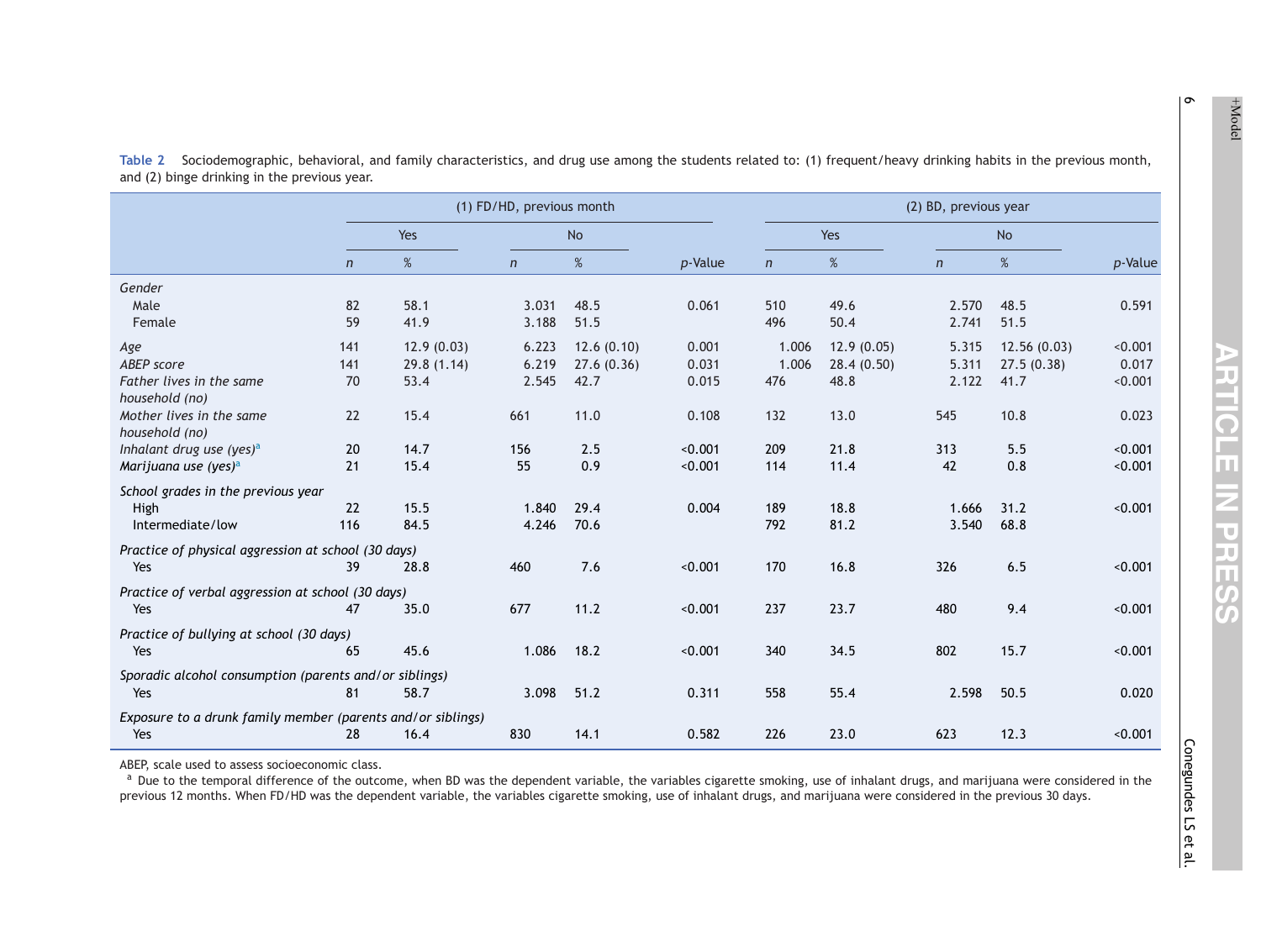#### <span id="page-6-0"></span>Binge drinking and frequent or heavy drinking among adolescents 7

**Table 3** Estimates of crude (cOR) and adjusted odds ratios (aOR) for heavy/frequent drinking habits in the previous month, according to the sociodemographic, behavioral, and family characteristics, and drug use among the students.

|                                                             | Frequent/heavy drinking, previous month |              |                 |      |              |         |  |
|-------------------------------------------------------------|-----------------------------------------|--------------|-----------------|------|--------------|---------|--|
|                                                             | COR                                     | 95% CI       | <i>p</i> -Value | aOR  | 95% CI       | p-Value |  |
| Gender (male)                                               | 0.7                                     | 0.44; 1.02   | 0.063           |      |              |         |  |
| Age (increment year)                                        | 1.5                                     | 1.23; 1.88   | < 0.001         |      |              |         |  |
| ABEP (score)                                                | 1                                       | 1.00; 1.10   | 0.013           |      |              |         |  |
| Father lives in the same household $(n)$                    | 1.5                                     | 1.09; 2.17   | 0.016           |      |              |         |  |
| Mother lives in the same household $(n)$                    | 1.5                                     | 0.91; 2.36   | 0.110           |      |              |         |  |
| Cigarette smoking in the previous 30 days                   | 17.8                                    | 10.32; 30.61 | < 0.001         | 2.5  | 1.16; 5.22   | 0.020   |  |
| Inhalant drug use in the previous 30 days                   | 6.7                                     | 3.72; 12.18  | < 0.001         |      |              |         |  |
| Marijuana use in the previous 30 days                       | 20                                      | 9.46; 42.26  | < 0.001         | 3.2  | 1.32; 7.72   | 0.011   |  |
| Intermediate/low school grades in the previous year         | 2.3                                     | 1.29; 4.02   | 0.005           |      |              |         |  |
| Physical aggression at school, previous 30 days             | 4.9                                     | 3.11; 7.69   | < 0.001         | 2.2  | 1.36; 3.50   | 0.001   |  |
| Verbal aggression at school, previous 30 days               | 4.2                                     | 2.75; 6.55   | < 0.001         |      |              |         |  |
| Practice of bullying at school, previous 30 days            | 3.8                                     | 2.62; 5.39   | < 0.001         |      |              |         |  |
| Sporadic consumption of alcohol (parents and/or siblings)   | 1.4                                     | 0.75; 2.45   | 0.313           |      |              |         |  |
| Exposure to a drunk family member (parents and/or siblings) | 1.2                                     | 0.62; 2.33   | 0.583           |      |              |         |  |
| Binge drinking                                              | 24.6                                    | 13.86; 43.76 | < 0.001         | 19.1 | 10.44; 35.09 | < 0.001 |  |

ABEP, scale used to assess socioeconomic class.

**Table 4** Estimates of crude (cOR) and adjusted odds ratios (aOR) for binge drinking in the previous year, according to the sociodemographic, behavioral, and family characteristics, and drug use among the students.

|                                                             | Binge drinking, previous year |              |                 |      |             |         |  |  |
|-------------------------------------------------------------|-------------------------------|--------------|-----------------|------|-------------|---------|--|--|
|                                                             | COR                           | 95%CI        | <i>p</i> -Value | aOR  | 95%CI       | p-Value |  |  |
| Gender (Male)                                               | 1                             | 0.81; 1.13   | 0.592           |      |             |         |  |  |
| Age (increment year)                                        | 1.6                           | 1.43; 1.71   | < 0.001         | 1.4  | 1.22; 1.49  | < 0.001 |  |  |
| ABEP (score)                                                |                               | 1.00; 1.02   | 0.015           |      |             |         |  |  |
| Father lives in the same household $(n)$                    | 1.3                           | 1.15; 1.54   | < 0.001         |      |             |         |  |  |
| Mother lives in the same household $(n)$                    | 1.2                           | 1.03; 1.47   | 0.023           |      |             |         |  |  |
| Cigarette smoking in the previous 12 months                 | 15.6                          | 10.68; 22.68 | < 0.001         | 6.7  | 3.96; 11.23 | < 0.001 |  |  |
| Inhalant drug use in the previous 12 months                 | 4.8                           | 3.57; 6.35   | < 0.001         | 3.0  | 1.98; 4.43  | < 0.001 |  |  |
| Marijuana use in the previous 12 months                     | 15.4                          | 10.35; 22.78 | < 0.001         | 2.2  | 1.17; 4.31  | 0.016   |  |  |
| Intermediate/low school grades in the previous year         | $\mathbf{2}$                  | 1.61; 2.39   | < 0.001         | 1.7  | 1.35; 2.20  | < 0.001 |  |  |
| Physical aggression at school, previous 30 days             | 2.9                           | 2.32; 3.68   | < 0.001         |      |             |         |  |  |
| Verbal aggression at school, previous 30 days               | 3                             | 2.53; 3.55   | < 0.001         | 1.7  | 1.40; 2.14  | < 0.001 |  |  |
| Practice of bullying at school, previous 30 days            | 2.8                           | 2.42; 3.31   | < 0.001         | 1.8  | 1.47; 2.17  | < 0.001 |  |  |
| Sporadic consumption of alcohol (parents and/or siblings)   | 1.2                           | 1.03; 1.43   | 0.020           |      |             |         |  |  |
| Exposure to a drunk family member (parents and/or siblings) | 2.1                           | 1.79; 2.53   | < 0.001         | 2.1  | 1.67; 2.53  | < 0.001 |  |  |
| Heavy/frequent drinking in the previous month               | 24.6                          | 13.86; 43.76 | < 0.001         | 15.0 | 7.96; 28.28 | < 0.001 |  |  |

ABEP, scale used to assess socioeconomic class.

as a consequence of alcohol use, caused by the changes in the cognitive development resulting from the risk consump-tion of alcohol in adolescence.<sup>[31](#page-8-0)</sup>

It is noteworthy that exposure to a drunk parent seemed to be associated with BD in early adolescence. Many studies suggest that parents can be seen as a model of behavior for their children, reinforcing the findings of this study.<sup>[3,12](#page-7-0)</sup> Thus, it seems that parents who have an alcohol use disorder are more tolerant regarding the start of their children's alcohol consumption and create a favorable environment for the occurrence of this consumption.<sup>[32](#page-8-0)</sup> These findings indicate the need for preventive programs to be directed at parents, in parallel to those exclusively aimed at adolescents, in order to alert about the influence of the parents' alcohol consumption on the use of alcohol by their children.

The first limitation to be considered in this study refers to the fact that all information was obtained through a self-completion questionnaire, which may bring an information bias to the study. However, this is a common bias for the vast majority of studies in the drug abuse field,  $21$ and the authors tried to minimize it by ensuring anonymity and the absence of a teacher in the classroom during data collection. Another limitation is the fact that the results refer to students enrolled in public schools and, thus, the data might be extrapolated to students attending private schools, for whom the prevalence of BD may be higher.<sup>6</sup> [T](#page-7-0)he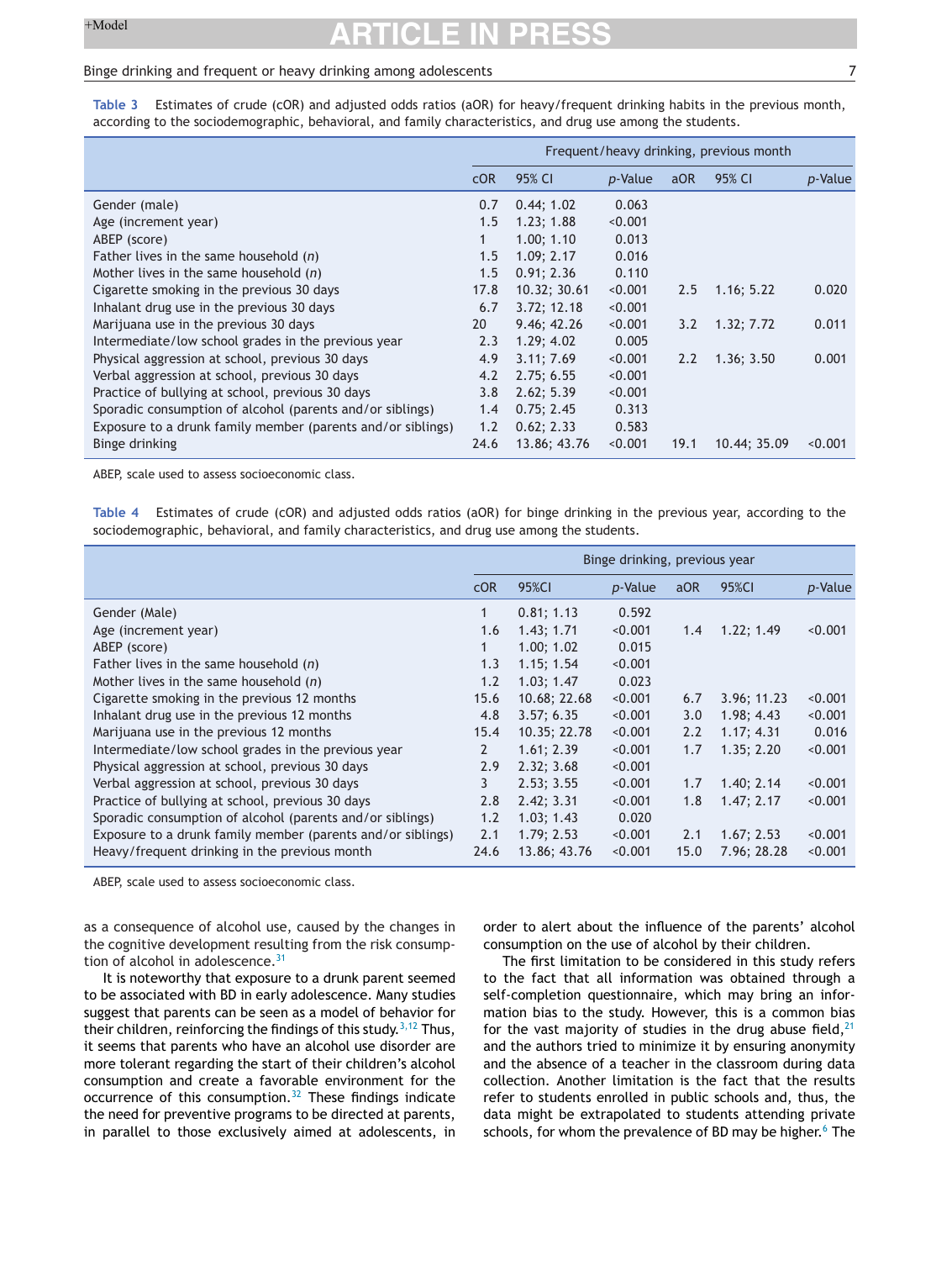<span id="page-7-0"></span>potential loss of 20% of students who were not present in the classroom on the day of the study should also be mentioned. The initial number of students potentially enrolled in the study (*n* = 8247) was estimated based on the students' database provided by INEP; however, it was verified that not all enrolled students were actually attending the school. This discrepancy is a problem of the Brazilian social context, where the school attendance of the enrolled children constitutes a challenge. Additionally, the fact that this was a cross-sectional study limited the causal interpretation of the associations between the analyzed factors and the outcomes.

In conclusion, this study identified the patterns of BD and FD/HD behaviors in Brazilian adolescents that recently started adolescence, and found a number of risk factors that are associated with these patterns: involvement with other drugs, low academic performance, aggressiveness, and alcohol use disorder of a family member. By understanding these behaviors associated with risk drinking in adolescence, it is suggested that school prevention programs include the topics of drug use and violence into their curricula through multicomponent interventions, and provide a brief intervention aimed at the parents who need support to reduce harmful alcohol consumption.

## **Conflicts of interest**

The authors declare no conflicts of interest.

## **Funding**

This study was funded by the Ministry of Health of Brazil (TED 89/2014). The authors thank the staff of the Ministry of Health and the United Nations Office on Drugs and Crime (UNODC). They especially thank the principals and teachers of the schools, field researchers, and most of all the students who participated in the study.

### **Acknowledgements**

The submitted manuscript was read and approved by all authors. All authors acknowledge they exercised due care to ensure the integrity of the work. LC was responsible for writing the manuscript and reviewing the literature, and also wrote the first version of the manuscript. CBM performed the statistical analysis and wrote the results. SA was responsible for sampling and sample weight. JYV was responsible for the critical review of the entire manuscript and wrote its second version. ZS supervised all stages of the manuscript as the study main investigator and was responsible for the final version submitted to publication. No original material contained in this manuscript has been submitted for consideration to another journal, nor will be published elsewhere.

### **References**

1. [Malta](http://refhub.elsevier.com/S0021-7557(18)30647-8/sbref0165) [DC,](http://refhub.elsevier.com/S0021-7557(18)30647-8/sbref0165) [Machado](http://refhub.elsevier.com/S0021-7557(18)30647-8/sbref0165) [IE,](http://refhub.elsevier.com/S0021-7557(18)30647-8/sbref0165) [Porto](http://refhub.elsevier.com/S0021-7557(18)30647-8/sbref0165) [DL,](http://refhub.elsevier.com/S0021-7557(18)30647-8/sbref0165) [Silva](http://refhub.elsevier.com/S0021-7557(18)30647-8/sbref0165) [MM,](http://refhub.elsevier.com/S0021-7557(18)30647-8/sbref0165) [Freitas](http://refhub.elsevier.com/S0021-7557(18)30647-8/sbref0165) [PC,](http://refhub.elsevier.com/S0021-7557(18)30647-8/sbref0165) [Costa](http://refhub.elsevier.com/S0021-7557(18)30647-8/sbref0165) [AW,](http://refhub.elsevier.com/S0021-7557(18)30647-8/sbref0165) [et](http://refhub.elsevier.com/S0021-7557(18)30647-8/sbref0165) [al.](http://refhub.elsevier.com/S0021-7557(18)30647-8/sbref0165) [Alcohol](http://refhub.elsevier.com/S0021-7557(18)30647-8/sbref0165) [consumption](http://refhub.elsevier.com/S0021-7557(18)30647-8/sbref0165) [among](http://refhub.elsevier.com/S0021-7557(18)30647-8/sbref0165) [Brazilian](http://refhub.elsevier.com/S0021-7557(18)30647-8/sbref0165) [adolescents](http://refhub.elsevier.com/S0021-7557(18)30647-8/sbref0165) [according](http://refhub.elsevier.com/S0021-7557(18)30647-8/sbref0165) [to](http://refhub.elsevier.com/S0021-7557(18)30647-8/sbref0165) [the](http://refhub.elsevier.com/S0021-7557(18)30647-8/sbref0165) [National](http://refhub.elsevier.com/S0021-7557(18)30647-8/sbref0165) [Adolescent](http://refhub.elsevier.com/S0021-7557(18)30647-8/sbref0165) [School-based](http://refhub.elsevier.com/S0021-7557(18)30647-8/sbref0165) [Health](http://refhub.elsevier.com/S0021-7557(18)30647-8/sbref0165) [Sur](http://refhub.elsevier.com/S0021-7557(18)30647-8/sbref0165)[vey](http://refhub.elsevier.com/S0021-7557(18)30647-8/sbref0165) [\(PeNSE](http://refhub.elsevier.com/S0021-7557(18)30647-8/sbref0165) [2012\).](http://refhub.elsevier.com/S0021-7557(18)30647-8/sbref0165) [Rev](http://refhub.elsevier.com/S0021-7557(18)30647-8/sbref0165) [Bras](http://refhub.elsevier.com/S0021-7557(18)30647-8/sbref0165) [Epidemiol.](http://refhub.elsevier.com/S0021-7557(18)30647-8/sbref0165) 2014;17:S203-14.

- 2. [Instituto](http://refhub.elsevier.com/S0021-7557(18)30647-8/sbref0170) [Brasileiro](http://refhub.elsevier.com/S0021-7557(18)30647-8/sbref0170) [de](http://refhub.elsevier.com/S0021-7557(18)30647-8/sbref0170) [Geografia](http://refhub.elsevier.com/S0021-7557(18)30647-8/sbref0170) [e](http://refhub.elsevier.com/S0021-7557(18)30647-8/sbref0170) [Estatística](http://refhub.elsevier.com/S0021-7557(18)30647-8/sbref0170) [\(IBGE\).](http://refhub.elsevier.com/S0021-7557(18)30647-8/sbref0170) [Pesquisa](http://refhub.elsevier.com/S0021-7557(18)30647-8/sbref0170) [Nacional](http://refhub.elsevier.com/S0021-7557(18)30647-8/sbref0170) [de](http://refhub.elsevier.com/S0021-7557(18)30647-8/sbref0170) [Saúde](http://refhub.elsevier.com/S0021-7557(18)30647-8/sbref0170) [do](http://refhub.elsevier.com/S0021-7557(18)30647-8/sbref0170) [Escolar](http://refhub.elsevier.com/S0021-7557(18)30647-8/sbref0170) [2015.](http://refhub.elsevier.com/S0021-7557(18)30647-8/sbref0170) [Rio](http://refhub.elsevier.com/S0021-7557(18)30647-8/sbref0170) [de](http://refhub.elsevier.com/S0021-7557(18)30647-8/sbref0170) [Janeiro:](http://refhub.elsevier.com/S0021-7557(18)30647-8/sbref0170) [IBGE,](http://refhub.elsevier.com/S0021-7557(18)30647-8/sbref0170) Coor[de](http://refhub.elsevier.com/S0021-7557(18)30647-8/sbref0170)nacão d[e](http://refhub.elsevier.com/S0021-7557(18)30647-8/sbref0170) Populacão e [Indicadores](http://refhub.elsevier.com/S0021-7557(18)30647-8/sbref0170) [Sociais;](http://refhub.elsevier.com/S0021-7557(18)30647-8/sbref0170) [2016.](http://refhub.elsevier.com/S0021-7557(18)30647-8/sbref0170)
- 3. [Sanchez](http://refhub.elsevier.com/S0021-7557(18)30647-8/sbref0175) [ZM,](http://refhub.elsevier.com/S0021-7557(18)30647-8/sbref0175) [Santos](http://refhub.elsevier.com/S0021-7557(18)30647-8/sbref0175) [MG,](http://refhub.elsevier.com/S0021-7557(18)30647-8/sbref0175) [Pereira](http://refhub.elsevier.com/S0021-7557(18)30647-8/sbref0175) [AP,](http://refhub.elsevier.com/S0021-7557(18)30647-8/sbref0175) [Nappo](http://refhub.elsevier.com/S0021-7557(18)30647-8/sbref0175) [SA,](http://refhub.elsevier.com/S0021-7557(18)30647-8/sbref0175) [Carlini](http://refhub.elsevier.com/S0021-7557(18)30647-8/sbref0175) [EA,](http://refhub.elsevier.com/S0021-7557(18)30647-8/sbref0175) [Carlini](http://refhub.elsevier.com/S0021-7557(18)30647-8/sbref0175) [CM,](http://refhub.elsevier.com/S0021-7557(18)30647-8/sbref0175) [et](http://refhub.elsevier.com/S0021-7557(18)30647-8/sbref0175) [al.](http://refhub.elsevier.com/S0021-7557(18)30647-8/sbref0175) [Childhood](http://refhub.elsevier.com/S0021-7557(18)30647-8/sbref0175) [alcohol](http://refhub.elsevier.com/S0021-7557(18)30647-8/sbref0175) [use](http://refhub.elsevier.com/S0021-7557(18)30647-8/sbref0175) [may](http://refhub.elsevier.com/S0021-7557(18)30647-8/sbref0175) [predict](http://refhub.elsevier.com/S0021-7557(18)30647-8/sbref0175) [adolescent](http://refhub.elsevier.com/S0021-7557(18)30647-8/sbref0175) [binge](http://refhub.elsevier.com/S0021-7557(18)30647-8/sbref0175) [drinking:](http://refhub.elsevier.com/S0021-7557(18)30647-8/sbref0175) [a](http://refhub.elsevier.com/S0021-7557(18)30647-8/sbref0175) [multivariate](http://refhub.elsevier.com/S0021-7557(18)30647-8/sbref0175) [analysis](http://refhub.elsevier.com/S0021-7557(18)30647-8/sbref0175) [among](http://refhub.elsevier.com/S0021-7557(18)30647-8/sbref0175) [adolescents](http://refhub.elsevier.com/S0021-7557(18)30647-8/sbref0175) [in](http://refhub.elsevier.com/S0021-7557(18)30647-8/sbref0175) [Brazil.](http://refhub.elsevier.com/S0021-7557(18)30647-8/sbref0175) [J](http://refhub.elsevier.com/S0021-7557(18)30647-8/sbref0175) [Pediatr.](http://refhub.elsevier.com/S0021-7557(18)30647-8/sbref0175) 2013;163:363-8.
- 4. [Hibell](http://refhub.elsevier.com/S0021-7557(18)30647-8/sbref0180) [B,](http://refhub.elsevier.com/S0021-7557(18)30647-8/sbref0180) [Guttormsson](http://refhub.elsevier.com/S0021-7557(18)30647-8/sbref0180) [U,](http://refhub.elsevier.com/S0021-7557(18)30647-8/sbref0180) [Ahlström](http://refhub.elsevier.com/S0021-7557(18)30647-8/sbref0180) [S,](http://refhub.elsevier.com/S0021-7557(18)30647-8/sbref0180) [Balakireva](http://refhub.elsevier.com/S0021-7557(18)30647-8/sbref0180) [O,](http://refhub.elsevier.com/S0021-7557(18)30647-8/sbref0180) [Bjarnason](http://refhub.elsevier.com/S0021-7557(18)30647-8/sbref0180) [T,](http://refhub.elsevier.com/S0021-7557(18)30647-8/sbref0180) [Kokkevi](http://refhub.elsevier.com/S0021-7557(18)30647-8/sbref0180) [A,](http://refhub.elsevier.com/S0021-7557(18)30647-8/sbref0180) [et](http://refhub.elsevier.com/S0021-7557(18)30647-8/sbref0180) [al.](http://refhub.elsevier.com/S0021-7557(18)30647-8/sbref0180) [The](http://refhub.elsevier.com/S0021-7557(18)30647-8/sbref0180) [2007](http://refhub.elsevier.com/S0021-7557(18)30647-8/sbref0180) [ESPAD](http://refhub.elsevier.com/S0021-7557(18)30647-8/sbref0180) [report:](http://refhub.elsevier.com/S0021-7557(18)30647-8/sbref0180) [substance](http://refhub.elsevier.com/S0021-7557(18)30647-8/sbref0180) [use](http://refhub.elsevier.com/S0021-7557(18)30647-8/sbref0180) [among](http://refhub.elsevier.com/S0021-7557(18)30647-8/sbref0180) [students](http://refhub.elsevier.com/S0021-7557(18)30647-8/sbref0180) [in](http://refhub.elsevier.com/S0021-7557(18)30647-8/sbref0180) [35](http://refhub.elsevier.com/S0021-7557(18)30647-8/sbref0180) [European](http://refhub.elsevier.com/S0021-7557(18)30647-8/sbref0180) [Countries.](http://refhub.elsevier.com/S0021-7557(18)30647-8/sbref0180) [Stockholm,](http://refhub.elsevier.com/S0021-7557(18)30647-8/sbref0180) [Sweden:](http://refhub.elsevier.com/S0021-7557(18)30647-8/sbref0180) [the](http://refhub.elsevier.com/S0021-7557(18)30647-8/sbref0180) [Swedish](http://refhub.elsevier.com/S0021-7557(18)30647-8/sbref0180) [Council](http://refhub.elsevier.com/S0021-7557(18)30647-8/sbref0180) [for](http://refhub.elsevier.com/S0021-7557(18)30647-8/sbref0180) [Information](http://refhub.elsevier.com/S0021-7557(18)30647-8/sbref0180) [on](http://refhub.elsevier.com/S0021-7557(18)30647-8/sbref0180) [Alcohol](http://refhub.elsevier.com/S0021-7557(18)30647-8/sbref0180) [and](http://refhub.elsevier.com/S0021-7557(18)30647-8/sbref0180) [Other](http://refhub.elsevier.com/S0021-7557(18)30647-8/sbref0180) [Drugs](http://refhub.elsevier.com/S0021-7557(18)30647-8/sbref0180) [\(CAN\);](http://refhub.elsevier.com/S0021-7557(18)30647-8/sbref0180) [2009.](http://refhub.elsevier.com/S0021-7557(18)30647-8/sbref0180)
- 5. [Smart](http://refhub.elsevier.com/S0021-7557(18)30647-8/sbref0185) [RG,](http://refhub.elsevier.com/S0021-7557(18)30647-8/sbref0185) [Hughes](http://refhub.elsevier.com/S0021-7557(18)30647-8/sbref0185) [PH,](http://refhub.elsevier.com/S0021-7557(18)30647-8/sbref0185) [Johnson](http://refhub.elsevier.com/S0021-7557(18)30647-8/sbref0185) [LD.](http://refhub.elsevier.com/S0021-7557(18)30647-8/sbref0185) [A](http://refhub.elsevier.com/S0021-7557(18)30647-8/sbref0185) [methodology](http://refhub.elsevier.com/S0021-7557(18)30647-8/sbref0185) [for](http://refhub.elsevier.com/S0021-7557(18)30647-8/sbref0185) [student](http://refhub.elsevier.com/S0021-7557(18)30647-8/sbref0185) [drug-use](http://refhub.elsevier.com/S0021-7557(18)30647-8/sbref0185) [surveys,](http://refhub.elsevier.com/S0021-7557(18)30647-8/sbref0185) [vol.](http://refhub.elsevier.com/S0021-7557(18)30647-8/sbref0185) [50](http://refhub.elsevier.com/S0021-7557(18)30647-8/sbref0185) [Geneva:](http://refhub.elsevier.com/S0021-7557(18)30647-8/sbref0185) [World](http://refhub.elsevier.com/S0021-7557(18)30647-8/sbref0185) [Health](http://refhub.elsevier.com/S0021-7557(18)30647-8/sbref0185) [Organization](http://refhub.elsevier.com/S0021-7557(18)30647-8/sbref0185) [Offset](http://refhub.elsevier.com/S0021-7557(18)30647-8/sbref0185) [Publication,](http://refhub.elsevier.com/S0021-7557(18)30647-8/sbref0185) [WHO](http://refhub.elsevier.com/S0021-7557(18)30647-8/sbref0185) [offset](http://refhub.elsevier.com/S0021-7557(18)30647-8/sbref0185) [Publication;](http://refhub.elsevier.com/S0021-7557(18)30647-8/sbref0185) [1980.](http://refhub.elsevier.com/S0021-7557(18)30647-8/sbref0185)
- 6. [Sanchez](http://refhub.elsevier.com/S0021-7557(18)30647-8/sbref0190) [ZM,](http://refhub.elsevier.com/S0021-7557(18)30647-8/sbref0190) [Locatelli](http://refhub.elsevier.com/S0021-7557(18)30647-8/sbref0190) [DP,](http://refhub.elsevier.com/S0021-7557(18)30647-8/sbref0190) [Noto](http://refhub.elsevier.com/S0021-7557(18)30647-8/sbref0190) [AR,](http://refhub.elsevier.com/S0021-7557(18)30647-8/sbref0190) [Martins](http://refhub.elsevier.com/S0021-7557(18)30647-8/sbref0190) [SS.](http://refhub.elsevier.com/S0021-7557(18)30647-8/sbref0190) [Binge](http://refhub.elsevier.com/S0021-7557(18)30647-8/sbref0190) [drink](http://refhub.elsevier.com/S0021-7557(18)30647-8/sbref0190)[ing](http://refhub.elsevier.com/S0021-7557(18)30647-8/sbref0190) [among](http://refhub.elsevier.com/S0021-7557(18)30647-8/sbref0190) [Brazilian](http://refhub.elsevier.com/S0021-7557(18)30647-8/sbref0190) [students:](http://refhub.elsevier.com/S0021-7557(18)30647-8/sbref0190) [a](http://refhub.elsevier.com/S0021-7557(18)30647-8/sbref0190) [gradient](http://refhub.elsevier.com/S0021-7557(18)30647-8/sbref0190) [of](http://refhub.elsevier.com/S0021-7557(18)30647-8/sbref0190) [association](http://refhub.elsevier.com/S0021-7557(18)30647-8/sbref0190) [with](http://refhub.elsevier.com/S0021-7557(18)30647-8/sbref0190) [socioeconomic](http://refhub.elsevier.com/S0021-7557(18)30647-8/sbref0190) [status](http://refhub.elsevier.com/S0021-7557(18)30647-8/sbref0190) [in](http://refhub.elsevier.com/S0021-7557(18)30647-8/sbref0190) [five](http://refhub.elsevier.com/S0021-7557(18)30647-8/sbref0190) [geo-economic](http://refhub.elsevier.com/S0021-7557(18)30647-8/sbref0190) [regions.](http://refhub.elsevier.com/S0021-7557(18)30647-8/sbref0190) [Drug](http://refhub.elsevier.com/S0021-7557(18)30647-8/sbref0190) [Alcohol](http://refhub.elsevier.com/S0021-7557(18)30647-8/sbref0190) [Depend.](http://refhub.elsevier.com/S0021-7557(18)30647-8/sbref0190) [2013;127:87-](http://refhub.elsevier.com/S0021-7557(18)30647-8/sbref0190)[93.](http://refhub.elsevier.com/S0021-7557(18)30647-8/sbref0190)
- 7. [Galduróz](http://refhub.elsevier.com/S0021-7557(18)30647-8/sbref0195) [JC,](http://refhub.elsevier.com/S0021-7557(18)30647-8/sbref0195) [Sanchez](http://refhub.elsevier.com/S0021-7557(18)30647-8/sbref0195) [Z,](http://refhub.elsevier.com/S0021-7557(18)30647-8/sbref0195) [van](http://refhub.elsevier.com/S0021-7557(18)30647-8/sbref0195) [der](http://refhub.elsevier.com/S0021-7557(18)30647-8/sbref0195) [M,](http://refhub.elsevier.com/S0021-7557(18)30647-8/sbref0195) [Opaleye](http://refhub.elsevier.com/S0021-7557(18)30647-8/sbref0195) [ES,](http://refhub.elsevier.com/S0021-7557(18)30647-8/sbref0195) [Noto](http://refhub.elsevier.com/S0021-7557(18)30647-8/sbref0195) [AR,](http://refhub.elsevier.com/S0021-7557(18)30647-8/sbref0195) [Fonseca](http://refhub.elsevier.com/S0021-7557(18)30647-8/sbref0195) [AM,](http://refhub.elsevier.com/S0021-7557(18)30647-8/sbref0195) [Gomes](http://refhub.elsevier.com/S0021-7557(18)30647-8/sbref0195) [PL,](http://refhub.elsevier.com/S0021-7557(18)30647-8/sbref0195) [et](http://refhub.elsevier.com/S0021-7557(18)30647-8/sbref0195) [al.](http://refhub.elsevier.com/S0021-7557(18)30647-8/sbref0195) [Factors](http://refhub.elsevier.com/S0021-7557(18)30647-8/sbref0195) [associated](http://refhub.elsevier.com/S0021-7557(18)30647-8/sbref0195) [with](http://refhub.elsevier.com/S0021-7557(18)30647-8/sbref0195) [heavy](http://refhub.elsevier.com/S0021-7557(18)30647-8/sbref0195) [alcohol](http://refhub.elsevier.com/S0021-7557(18)30647-8/sbref0195) [use](http://refhub.elsevier.com/S0021-7557(18)30647-8/sbref0195) [among](http://refhub.elsevier.com/S0021-7557(18)30647-8/sbref0195) [students](http://refhub.elsevier.com/S0021-7557(18)30647-8/sbref0195) [in](http://refhub.elsevier.com/S0021-7557(18)30647-8/sbref0195) [Brazilian](http://refhub.elsevier.com/S0021-7557(18)30647-8/sbref0195) [capitals.](http://refhub.elsevier.com/S0021-7557(18)30647-8/sbref0195) [Rev](http://refhub.elsevier.com/S0021-7557(18)30647-8/sbref0195) [Saude](http://refhub.elsevier.com/S0021-7557(18)30647-8/sbref0195) [Publ.](http://refhub.elsevier.com/S0021-7557(18)30647-8/sbref0195) 2010;44:267-73.
- 8. [Brewer](http://refhub.elsevier.com/S0021-7557(18)30647-8/sbref0200) [RD.](http://refhub.elsevier.com/S0021-7557(18)30647-8/sbref0200) [Binge](http://refhub.elsevier.com/S0021-7557(18)30647-8/sbref0200) [drinking](http://refhub.elsevier.com/S0021-7557(18)30647-8/sbref0200) [and](http://refhub.elsevier.com/S0021-7557(18)30647-8/sbref0200) [violence.](http://refhub.elsevier.com/S0021-7557(18)30647-8/sbref0200) [JAMA.](http://refhub.elsevier.com/S0021-7557(18)30647-8/sbref0200) [2005;294:616.](http://refhub.elsevier.com/S0021-7557(18)30647-8/sbref0200)
- 9. [Bava](http://refhub.elsevier.com/S0021-7557(18)30647-8/sbref0205) [S,](http://refhub.elsevier.com/S0021-7557(18)30647-8/sbref0205) [Tapert](http://refhub.elsevier.com/S0021-7557(18)30647-8/sbref0205) [SF.](http://refhub.elsevier.com/S0021-7557(18)30647-8/sbref0205) [Adolescent](http://refhub.elsevier.com/S0021-7557(18)30647-8/sbref0205) [brain](http://refhub.elsevier.com/S0021-7557(18)30647-8/sbref0205) [development](http://refhub.elsevier.com/S0021-7557(18)30647-8/sbref0205) [and](http://refhub.elsevier.com/S0021-7557(18)30647-8/sbref0205) [the](http://refhub.elsevier.com/S0021-7557(18)30647-8/sbref0205) [risk](http://refhub.elsevier.com/S0021-7557(18)30647-8/sbref0205) [for](http://refhub.elsevier.com/S0021-7557(18)30647-8/sbref0205) [alcohol](http://refhub.elsevier.com/S0021-7557(18)30647-8/sbref0205) [and](http://refhub.elsevier.com/S0021-7557(18)30647-8/sbref0205) [other](http://refhub.elsevier.com/S0021-7557(18)30647-8/sbref0205) [drug](http://refhub.elsevier.com/S0021-7557(18)30647-8/sbref0205) [problems.](http://refhub.elsevier.com/S0021-7557(18)30647-8/sbref0205) [Neuropsychol](http://refhub.elsevier.com/S0021-7557(18)30647-8/sbref0205) [Rev.](http://refhub.elsevier.com/S0021-7557(18)30647-8/sbref0205) 2010:20:398-413.
- 10. [Naimi](http://refhub.elsevier.com/S0021-7557(18)30647-8/sbref0210) [TS,](http://refhub.elsevier.com/S0021-7557(18)30647-8/sbref0210) [Brewer](http://refhub.elsevier.com/S0021-7557(18)30647-8/sbref0210) [RD,](http://refhub.elsevier.com/S0021-7557(18)30647-8/sbref0210) [Mokdad](http://refhub.elsevier.com/S0021-7557(18)30647-8/sbref0210) [A,](http://refhub.elsevier.com/S0021-7557(18)30647-8/sbref0210) [Denny](http://refhub.elsevier.com/S0021-7557(18)30647-8/sbref0210) [C,](http://refhub.elsevier.com/S0021-7557(18)30647-8/sbref0210) [Serdula](http://refhub.elsevier.com/S0021-7557(18)30647-8/sbref0210) [MK,](http://refhub.elsevier.com/S0021-7557(18)30647-8/sbref0210) [Marks](http://refhub.elsevier.com/S0021-7557(18)30647-8/sbref0210) [JS.](http://refhub.elsevier.com/S0021-7557(18)30647-8/sbref0210) [Binge](http://refhub.elsevier.com/S0021-7557(18)30647-8/sbref0210) [drinking](http://refhub.elsevier.com/S0021-7557(18)30647-8/sbref0210) [among](http://refhub.elsevier.com/S0021-7557(18)30647-8/sbref0210) [US](http://refhub.elsevier.com/S0021-7557(18)30647-8/sbref0210) [adults.](http://refhub.elsevier.com/S0021-7557(18)30647-8/sbref0210) [JAMA.](http://refhub.elsevier.com/S0021-7557(18)30647-8/sbref0210) 2003;289:70-5.
- 11. [Miller](http://refhub.elsevier.com/S0021-7557(18)30647-8/sbref0215) [JW,](http://refhub.elsevier.com/S0021-7557(18)30647-8/sbref0215) [Naimi](http://refhub.elsevier.com/S0021-7557(18)30647-8/sbref0215) [TS,](http://refhub.elsevier.com/S0021-7557(18)30647-8/sbref0215) [Brewer](http://refhub.elsevier.com/S0021-7557(18)30647-8/sbref0215) [RD,](http://refhub.elsevier.com/S0021-7557(18)30647-8/sbref0215) [Jones](http://refhub.elsevier.com/S0021-7557(18)30647-8/sbref0215) [SE.](http://refhub.elsevier.com/S0021-7557(18)30647-8/sbref0215) [Binge](http://refhub.elsevier.com/S0021-7557(18)30647-8/sbref0215) [drinking](http://refhub.elsevier.com/S0021-7557(18)30647-8/sbref0215) [and](http://refhub.elsevier.com/S0021-7557(18)30647-8/sbref0215) [associated](http://refhub.elsevier.com/S0021-7557(18)30647-8/sbref0215) [health](http://refhub.elsevier.com/S0021-7557(18)30647-8/sbref0215) [risk](http://refhub.elsevier.com/S0021-7557(18)30647-8/sbref0215) [behaviors](http://refhub.elsevier.com/S0021-7557(18)30647-8/sbref0215) [among](http://refhub.elsevier.com/S0021-7557(18)30647-8/sbref0215) [high](http://refhub.elsevier.com/S0021-7557(18)30647-8/sbref0215) [school](http://refhub.elsevier.com/S0021-7557(18)30647-8/sbref0215) [students.](http://refhub.elsevier.com/S0021-7557(18)30647-8/sbref0215) [Pediatrics.](http://refhub.elsevier.com/S0021-7557(18)30647-8/sbref0215) 2007:119:76-85.
- 12. [Alati](http://refhub.elsevier.com/S0021-7557(18)30647-8/sbref0220) [R,](http://refhub.elsevier.com/S0021-7557(18)30647-8/sbref0220) [Baker](http://refhub.elsevier.com/S0021-7557(18)30647-8/sbref0220) [P,](http://refhub.elsevier.com/S0021-7557(18)30647-8/sbref0220) [Betts](http://refhub.elsevier.com/S0021-7557(18)30647-8/sbref0220) [KS,](http://refhub.elsevier.com/S0021-7557(18)30647-8/sbref0220) [Connor](http://refhub.elsevier.com/S0021-7557(18)30647-8/sbref0220) [JP,](http://refhub.elsevier.com/S0021-7557(18)30647-8/sbref0220) [Little](http://refhub.elsevier.com/S0021-7557(18)30647-8/sbref0220) [K,](http://refhub.elsevier.com/S0021-7557(18)30647-8/sbref0220) [Sanson](http://refhub.elsevier.com/S0021-7557(18)30647-8/sbref0220) [A,](http://refhub.elsevier.com/S0021-7557(18)30647-8/sbref0220) [et](http://refhub.elsevier.com/S0021-7557(18)30647-8/sbref0220) [al.](http://refhub.elsevier.com/S0021-7557(18)30647-8/sbref0220) [The](http://refhub.elsevier.com/S0021-7557(18)30647-8/sbref0220) [role](http://refhub.elsevier.com/S0021-7557(18)30647-8/sbref0220) [of](http://refhub.elsevier.com/S0021-7557(18)30647-8/sbref0220) [parental](http://refhub.elsevier.com/S0021-7557(18)30647-8/sbref0220) [alcohol](http://refhub.elsevier.com/S0021-7557(18)30647-8/sbref0220) [use,](http://refhub.elsevier.com/S0021-7557(18)30647-8/sbref0220) [parental](http://refhub.elsevier.com/S0021-7557(18)30647-8/sbref0220) [discipline](http://refhub.elsevier.com/S0021-7557(18)30647-8/sbref0220) [and](http://refhub.elsevier.com/S0021-7557(18)30647-8/sbref0220) [antiso](http://refhub.elsevier.com/S0021-7557(18)30647-8/sbref0220)[cial](http://refhub.elsevier.com/S0021-7557(18)30647-8/sbref0220) [behaviour](http://refhub.elsevier.com/S0021-7557(18)30647-8/sbref0220) [on](http://refhub.elsevier.com/S0021-7557(18)30647-8/sbref0220) [adolescent](http://refhub.elsevier.com/S0021-7557(18)30647-8/sbref0220) [drinking](http://refhub.elsevier.com/S0021-7557(18)30647-8/sbref0220) [trajectories.](http://refhub.elsevier.com/S0021-7557(18)30647-8/sbref0220) [Drug](http://refhub.elsevier.com/S0021-7557(18)30647-8/sbref0220) [Alcohol](http://refhub.elsevier.com/S0021-7557(18)30647-8/sbref0220) [Depend.](http://refhub.elsevier.com/S0021-7557(18)30647-8/sbref0220) 2014;134:178-84.
- 13. [Ryan](http://refhub.elsevier.com/S0021-7557(18)30647-8/sbref0225) [SM,](http://refhub.elsevier.com/S0021-7557(18)30647-8/sbref0225) [Jorm](http://refhub.elsevier.com/S0021-7557(18)30647-8/sbref0225) [AF,](http://refhub.elsevier.com/S0021-7557(18)30647-8/sbref0225) [Lubman](http://refhub.elsevier.com/S0021-7557(18)30647-8/sbref0225) [DI.](http://refhub.elsevier.com/S0021-7557(18)30647-8/sbref0225) [Parenting](http://refhub.elsevier.com/S0021-7557(18)30647-8/sbref0225) [factors](http://refhub.elsevier.com/S0021-7557(18)30647-8/sbref0225) [associated](http://refhub.elsevier.com/S0021-7557(18)30647-8/sbref0225) [with](http://refhub.elsevier.com/S0021-7557(18)30647-8/sbref0225) [reduced](http://refhub.elsevier.com/S0021-7557(18)30647-8/sbref0225) [adolescent](http://refhub.elsevier.com/S0021-7557(18)30647-8/sbref0225) [alcohol](http://refhub.elsevier.com/S0021-7557(18)30647-8/sbref0225) [use:](http://refhub.elsevier.com/S0021-7557(18)30647-8/sbref0225) [a](http://refhub.elsevier.com/S0021-7557(18)30647-8/sbref0225) [systematic](http://refhub.elsevier.com/S0021-7557(18)30647-8/sbref0225) [review](http://refhub.elsevier.com/S0021-7557(18)30647-8/sbref0225) [of](http://refhub.elsevier.com/S0021-7557(18)30647-8/sbref0225) [longi](http://refhub.elsevier.com/S0021-7557(18)30647-8/sbref0225)[tudinal](http://refhub.elsevier.com/S0021-7557(18)30647-8/sbref0225) [studies.](http://refhub.elsevier.com/S0021-7557(18)30647-8/sbref0225) [Aust](http://refhub.elsevier.com/S0021-7557(18)30647-8/sbref0225) [New](http://refhub.elsevier.com/S0021-7557(18)30647-8/sbref0225) [Zeal](http://refhub.elsevier.com/S0021-7557(18)30647-8/sbref0225) [J](http://refhub.elsevier.com/S0021-7557(18)30647-8/sbref0225) [Psychiatry.](http://refhub.elsevier.com/S0021-7557(18)30647-8/sbref0225) [2010;44:774-](http://refhub.elsevier.com/S0021-7557(18)30647-8/sbref0225)[83.](http://refhub.elsevier.com/S0021-7557(18)30647-8/sbref0225)
- 14. [Peleg-Oren](http://refhub.elsevier.com/S0021-7557(18)30647-8/sbref0230) [N,](http://refhub.elsevier.com/S0021-7557(18)30647-8/sbref0230) [Cardenas](http://refhub.elsevier.com/S0021-7557(18)30647-8/sbref0230) [GA,](http://refhub.elsevier.com/S0021-7557(18)30647-8/sbref0230) [Comerford](http://refhub.elsevier.com/S0021-7557(18)30647-8/sbref0230) [M,](http://refhub.elsevier.com/S0021-7557(18)30647-8/sbref0230) [Galea](http://refhub.elsevier.com/S0021-7557(18)30647-8/sbref0230) [S.](http://refhub.elsevier.com/S0021-7557(18)30647-8/sbref0230) [An](http://refhub.elsevier.com/S0021-7557(18)30647-8/sbref0230) [associa](http://refhub.elsevier.com/S0021-7557(18)30647-8/sbref0230)[tion](http://refhub.elsevier.com/S0021-7557(18)30647-8/sbref0230) [between](http://refhub.elsevier.com/S0021-7557(18)30647-8/sbref0230) [bullying](http://refhub.elsevier.com/S0021-7557(18)30647-8/sbref0230) [behaviors](http://refhub.elsevier.com/S0021-7557(18)30647-8/sbref0230) [and](http://refhub.elsevier.com/S0021-7557(18)30647-8/sbref0230) [alcohol](http://refhub.elsevier.com/S0021-7557(18)30647-8/sbref0230) [use](http://refhub.elsevier.com/S0021-7557(18)30647-8/sbref0230) [among](http://refhub.elsevier.com/S0021-7557(18)30647-8/sbref0230) [middle](http://refhub.elsevier.com/S0021-7557(18)30647-8/sbref0230) [school](http://refhub.elsevier.com/S0021-7557(18)30647-8/sbref0230) [students.](http://refhub.elsevier.com/S0021-7557(18)30647-8/sbref0230) [J](http://refhub.elsevier.com/S0021-7557(18)30647-8/sbref0230) [Early](http://refhub.elsevier.com/S0021-7557(18)30647-8/sbref0230) [Adolesc.](http://refhub.elsevier.com/S0021-7557(18)30647-8/sbref0230) [2012;32:761](http://refhub.elsevier.com/S0021-7557(18)30647-8/sbref0230)-[75.](http://refhub.elsevier.com/S0021-7557(18)30647-8/sbref0230)
- 15. [Chassin](http://refhub.elsevier.com/S0021-7557(18)30647-8/sbref0235) [L,](http://refhub.elsevier.com/S0021-7557(18)30647-8/sbref0235) [Pitts](http://refhub.elsevier.com/S0021-7557(18)30647-8/sbref0235) [SC,](http://refhub.elsevier.com/S0021-7557(18)30647-8/sbref0235) [Prost](http://refhub.elsevier.com/S0021-7557(18)30647-8/sbref0235) [J.](http://refhub.elsevier.com/S0021-7557(18)30647-8/sbref0235) [Binge](http://refhub.elsevier.com/S0021-7557(18)30647-8/sbref0235) [drinking](http://refhub.elsevier.com/S0021-7557(18)30647-8/sbref0235) [trajectories](http://refhub.elsevier.com/S0021-7557(18)30647-8/sbref0235) [from](http://refhub.elsevier.com/S0021-7557(18)30647-8/sbref0235) [adolescence](http://refhub.elsevier.com/S0021-7557(18)30647-8/sbref0235) [to](http://refhub.elsevier.com/S0021-7557(18)30647-8/sbref0235) [emerging](http://refhub.elsevier.com/S0021-7557(18)30647-8/sbref0235) [adulthood](http://refhub.elsevier.com/S0021-7557(18)30647-8/sbref0235) [in](http://refhub.elsevier.com/S0021-7557(18)30647-8/sbref0235) [a](http://refhub.elsevier.com/S0021-7557(18)30647-8/sbref0235) [high-risk](http://refhub.elsevier.com/S0021-7557(18)30647-8/sbref0235) [sample:](http://refhub.elsevier.com/S0021-7557(18)30647-8/sbref0235) [pre](http://refhub.elsevier.com/S0021-7557(18)30647-8/sbref0235)[dictors](http://refhub.elsevier.com/S0021-7557(18)30647-8/sbref0235) [and](http://refhub.elsevier.com/S0021-7557(18)30647-8/sbref0235) [substance](http://refhub.elsevier.com/S0021-7557(18)30647-8/sbref0235) [abuse](http://refhub.elsevier.com/S0021-7557(18)30647-8/sbref0235) [outcomes.](http://refhub.elsevier.com/S0021-7557(18)30647-8/sbref0235) [J](http://refhub.elsevier.com/S0021-7557(18)30647-8/sbref0235) [Consult](http://refhub.elsevier.com/S0021-7557(18)30647-8/sbref0235) [Clin](http://refhub.elsevier.com/S0021-7557(18)30647-8/sbref0235) [Psychol.](http://refhub.elsevier.com/S0021-7557(18)30647-8/sbref0235) [2002;70:67](http://refhub.elsevier.com/S0021-7557(18)30647-8/sbref0235)-[78.](http://refhub.elsevier.com/S0021-7557(18)30647-8/sbref0235)
- 16. [Laranjeira](http://refhub.elsevier.com/S0021-7557(18)30647-8/sbref0240) [R.](http://refhub.elsevier.com/S0021-7557(18)30647-8/sbref0240) [Alcohol](http://refhub.elsevier.com/S0021-7557(18)30647-8/sbref0240) [industry:](http://refhub.elsevier.com/S0021-7557(18)30647-8/sbref0240) [Brazil's](http://refhub.elsevier.com/S0021-7557(18)30647-8/sbref0240) [market](http://refhub.elsevier.com/S0021-7557(18)30647-8/sbref0240) [is](http://refhub.elsevier.com/S0021-7557(18)30647-8/sbref0240) [unregulated.](http://refhub.elsevier.com/S0021-7557(18)30647-8/sbref0240) [Br](http://refhub.elsevier.com/S0021-7557(18)30647-8/sbref0240) [Med](http://refhub.elsevier.com/S0021-7557(18)30647-8/sbref0240) [J.](http://refhub.elsevier.com/S0021-7557(18)30647-8/sbref0240) [2007;335:735.](http://refhub.elsevier.com/S0021-7557(18)30647-8/sbref0240)
- 17. [Sanchez](http://refhub.elsevier.com/S0021-7557(18)30647-8/sbref0245) [ZM,](http://refhub.elsevier.com/S0021-7557(18)30647-8/sbref0245) [Valente](http://refhub.elsevier.com/S0021-7557(18)30647-8/sbref0245) [JY,](http://refhub.elsevier.com/S0021-7557(18)30647-8/sbref0245) [Sanudo](http://refhub.elsevier.com/S0021-7557(18)30647-8/sbref0245) [A,](http://refhub.elsevier.com/S0021-7557(18)30647-8/sbref0245) [Pereira](http://refhub.elsevier.com/S0021-7557(18)30647-8/sbref0245) [AP,](http://refhub.elsevier.com/S0021-7557(18)30647-8/sbref0245) [Cruz](http://refhub.elsevier.com/S0021-7557(18)30647-8/sbref0245) [JI,](http://refhub.elsevier.com/S0021-7557(18)30647-8/sbref0245) [Schnei](http://refhub.elsevier.com/S0021-7557(18)30647-8/sbref0245)[der](http://refhub.elsevier.com/S0021-7557(18)30647-8/sbref0245) [D,](http://refhub.elsevier.com/S0021-7557(18)30647-8/sbref0245) [et](http://refhub.elsevier.com/S0021-7557(18)30647-8/sbref0245) [al.](http://refhub.elsevier.com/S0021-7557(18)30647-8/sbref0245) [The](http://refhub.elsevier.com/S0021-7557(18)30647-8/sbref0245) [#Tamojunto](http://refhub.elsevier.com/S0021-7557(18)30647-8/sbref0245) [drug](http://refhub.elsevier.com/S0021-7557(18)30647-8/sbref0245) [prevention](http://refhub.elsevier.com/S0021-7557(18)30647-8/sbref0245) [program](http://refhub.elsevier.com/S0021-7557(18)30647-8/sbref0245) [in](http://refhub.elsevier.com/S0021-7557(18)30647-8/sbref0245) [Brazilian](http://refhub.elsevier.com/S0021-7557(18)30647-8/sbref0245) [schools:](http://refhub.elsevier.com/S0021-7557(18)30647-8/sbref0245) [a](http://refhub.elsevier.com/S0021-7557(18)30647-8/sbref0245) [randomized](http://refhub.elsevier.com/S0021-7557(18)30647-8/sbref0245) [controlled](http://refhub.elsevier.com/S0021-7557(18)30647-8/sbref0245) [trial.](http://refhub.elsevier.com/S0021-7557(18)30647-8/sbref0245) [Prev](http://refhub.elsevier.com/S0021-7557(18)30647-8/sbref0245) [Sci.](http://refhub.elsevier.com/S0021-7557(18)30647-8/sbref0245) 2017;18:772-82.
- 18. [Lwanga](http://refhub.elsevier.com/S0021-7557(18)30647-8/sbref0250) [SK,](http://refhub.elsevier.com/S0021-7557(18)30647-8/sbref0250) [Lemeshow](http://refhub.elsevier.com/S0021-7557(18)30647-8/sbref0250) [S.](http://refhub.elsevier.com/S0021-7557(18)30647-8/sbref0250) [Sample](http://refhub.elsevier.com/S0021-7557(18)30647-8/sbref0250) [size](http://refhub.elsevier.com/S0021-7557(18)30647-8/sbref0250) [determination](http://refhub.elsevier.com/S0021-7557(18)30647-8/sbref0250) [in](http://refhub.elsevier.com/S0021-7557(18)30647-8/sbref0250) [health](http://refhub.elsevier.com/S0021-7557(18)30647-8/sbref0250) [studies:](http://refhub.elsevier.com/S0021-7557(18)30647-8/sbref0250) [a](http://refhub.elsevier.com/S0021-7557(18)30647-8/sbref0250) [practical](http://refhub.elsevier.com/S0021-7557(18)30647-8/sbref0250) [manual.](http://refhub.elsevier.com/S0021-7557(18)30647-8/sbref0250) [Geneva:](http://refhub.elsevier.com/S0021-7557(18)30647-8/sbref0250) [World](http://refhub.elsevier.com/S0021-7557(18)30647-8/sbref0250) [Health](http://refhub.elsevier.com/S0021-7557(18)30647-8/sbref0250) [Organiza](http://refhub.elsevier.com/S0021-7557(18)30647-8/sbref0250)[tion;](http://refhub.elsevier.com/S0021-7557(18)30647-8/sbref0250) [1991.](http://refhub.elsevier.com/S0021-7557(18)30647-8/sbref0250) [p.](http://refhub.elsevier.com/S0021-7557(18)30647-8/sbref0250) [38.](http://refhub.elsevier.com/S0021-7557(18)30647-8/sbref0250)
- 19. [Faggiano](http://refhub.elsevier.com/S0021-7557(18)30647-8/sbref0255) [F,](http://refhub.elsevier.com/S0021-7557(18)30647-8/sbref0255) [Vigna-Taglianti](http://refhub.elsevier.com/S0021-7557(18)30647-8/sbref0255) [F,](http://refhub.elsevier.com/S0021-7557(18)30647-8/sbref0255) [Burkhart](http://refhub.elsevier.com/S0021-7557(18)30647-8/sbref0255) [G,](http://refhub.elsevier.com/S0021-7557(18)30647-8/sbref0255) [Bohrn](http://refhub.elsevier.com/S0021-7557(18)30647-8/sbref0255) [K,](http://refhub.elsevier.com/S0021-7557(18)30647-8/sbref0255) [Cuomo](http://refhub.elsevier.com/S0021-7557(18)30647-8/sbref0255) [L,](http://refhub.elsevier.com/S0021-7557(18)30647-8/sbref0255) [Gregori](http://refhub.elsevier.com/S0021-7557(18)30647-8/sbref0255) [D,](http://refhub.elsevier.com/S0021-7557(18)30647-8/sbref0255) [et](http://refhub.elsevier.com/S0021-7557(18)30647-8/sbref0255) [al.](http://refhub.elsevier.com/S0021-7557(18)30647-8/sbref0255) [The](http://refhub.elsevier.com/S0021-7557(18)30647-8/sbref0255) [effectiveness](http://refhub.elsevier.com/S0021-7557(18)30647-8/sbref0255) [of](http://refhub.elsevier.com/S0021-7557(18)30647-8/sbref0255) [a](http://refhub.elsevier.com/S0021-7557(18)30647-8/sbref0255) [school-based](http://refhub.elsevier.com/S0021-7557(18)30647-8/sbref0255) [substance](http://refhub.elsevier.com/S0021-7557(18)30647-8/sbref0255) [abuse](http://refhub.elsevier.com/S0021-7557(18)30647-8/sbref0255) [prevention](http://refhub.elsevier.com/S0021-7557(18)30647-8/sbref0255) [program:](http://refhub.elsevier.com/S0021-7557(18)30647-8/sbref0255) [18-month](http://refhub.elsevier.com/S0021-7557(18)30647-8/sbref0255) [follow-up](http://refhub.elsevier.com/S0021-7557(18)30647-8/sbref0255) [of](http://refhub.elsevier.com/S0021-7557(18)30647-8/sbref0255) [the](http://refhub.elsevier.com/S0021-7557(18)30647-8/sbref0255) [EU-](http://refhub.elsevier.com/S0021-7557(18)30647-8/sbref0255)[Dap](http://refhub.elsevier.com/S0021-7557(18)30647-8/sbref0255) [cluster](http://refhub.elsevier.com/S0021-7557(18)30647-8/sbref0255) [randomized](http://refhub.elsevier.com/S0021-7557(18)30647-8/sbref0255) [controlled](http://refhub.elsevier.com/S0021-7557(18)30647-8/sbref0255) [trial.](http://refhub.elsevier.com/S0021-7557(18)30647-8/sbref0255) [Drug](http://refhub.elsevier.com/S0021-7557(18)30647-8/sbref0255) [Alcohol](http://refhub.elsevier.com/S0021-7557(18)30647-8/sbref0255) [Depend.](http://refhub.elsevier.com/S0021-7557(18)30647-8/sbref0255) 2010;108:56-64.
- 20. [Cainelli](http://refhub.elsevier.com/S0021-7557(18)30647-8/sbref0260) [de](http://refhub.elsevier.com/S0021-7557(18)30647-8/sbref0260) [Oliveira](http://refhub.elsevier.com/S0021-7557(18)30647-8/sbref0260) [Prado](http://refhub.elsevier.com/S0021-7557(18)30647-8/sbref0260) [M,](http://refhub.elsevier.com/S0021-7557(18)30647-8/sbref0260) [Schneider](http://refhub.elsevier.com/S0021-7557(18)30647-8/sbref0260) [DR,](http://refhub.elsevier.com/S0021-7557(18)30647-8/sbref0260) Sañudo [A,](http://refhub.elsevier.com/S0021-7557(18)30647-8/sbref0260) [Pereira](http://refhub.elsevier.com/S0021-7557(18)30647-8/sbref0260) [AP,](http://refhub.elsevier.com/S0021-7557(18)30647-8/sbref0260) [Horr](http://refhub.elsevier.com/S0021-7557(18)30647-8/sbref0260) [JF,](http://refhub.elsevier.com/S0021-7557(18)30647-8/sbref0260) [Sanchez](http://refhub.elsevier.com/S0021-7557(18)30647-8/sbref0260) [ZM.](http://refhub.elsevier.com/S0021-7557(18)30647-8/sbref0260) [Transcultural](http://refhub.elsevier.com/S0021-7557(18)30647-8/sbref0260) [adaptation](http://refhub.elsevier.com/S0021-7557(18)30647-8/sbref0260) [of](http://refhub.elsevier.com/S0021-7557(18)30647-8/sbref0260) [question](http://refhub.elsevier.com/S0021-7557(18)30647-8/sbref0260)[naire](http://refhub.elsevier.com/S0021-7557(18)30647-8/sbref0260) [to](http://refhub.elsevier.com/S0021-7557(18)30647-8/sbref0260) [evaluate](http://refhub.elsevier.com/S0021-7557(18)30647-8/sbref0260) [drug](http://refhub.elsevier.com/S0021-7557(18)30647-8/sbref0260) [use](http://refhub.elsevier.com/S0021-7557(18)30647-8/sbref0260) [among](http://refhub.elsevier.com/S0021-7557(18)30647-8/sbref0260) [students:](http://refhub.elsevier.com/S0021-7557(18)30647-8/sbref0260) [the](http://refhub.elsevier.com/S0021-7557(18)30647-8/sbref0260) [use](http://refhub.elsevier.com/S0021-7557(18)30647-8/sbref0260) [of](http://refhub.elsevier.com/S0021-7557(18)30647-8/sbref0260) [the](http://refhub.elsevier.com/S0021-7557(18)30647-8/sbref0260) [EU-Dap](http://refhub.elsevier.com/S0021-7557(18)30647-8/sbref0260) [European](http://refhub.elsevier.com/S0021-7557(18)30647-8/sbref0260) [questionnaire](http://refhub.elsevier.com/S0021-7557(18)30647-8/sbref0260) [in](http://refhub.elsevier.com/S0021-7557(18)30647-8/sbref0260) [Brazil.](http://refhub.elsevier.com/S0021-7557(18)30647-8/sbref0260) [Subst](http://refhub.elsevier.com/S0021-7557(18)30647-8/sbref0260) [Use](http://refhub.elsevier.com/S0021-7557(18)30647-8/sbref0260) [Misuse.](http://refhub.elsevier.com/S0021-7557(18)30647-8/sbref0260) 2016;51:449-58.
- 21. [Carlini](http://refhub.elsevier.com/S0021-7557(18)30647-8/sbref0265) [EL,](http://refhub.elsevier.com/S0021-7557(18)30647-8/sbref0265) [Noto](http://refhub.elsevier.com/S0021-7557(18)30647-8/sbref0265) [AR,](http://refhub.elsevier.com/S0021-7557(18)30647-8/sbref0265) [Sanchez](http://refhub.elsevier.com/S0021-7557(18)30647-8/sbref0265) [Z,](http://refhub.elsevier.com/S0021-7557(18)30647-8/sbref0265) [van](http://refhub.elsevier.com/S0021-7557(18)30647-8/sbref0265) [der](http://refhub.elsevier.com/S0021-7557(18)30647-8/sbref0265) [M,](http://refhub.elsevier.com/S0021-7557(18)30647-8/sbref0265) [Carlini](http://refhub.elsevier.com/S0021-7557(18)30647-8/sbref0265) [CM,](http://refhub.elsevier.com/S0021-7557(18)30647-8/sbref0265) [Locatelli](http://refhub.elsevier.com/S0021-7557(18)30647-8/sbref0265) [DP,](http://refhub.elsevier.com/S0021-7557(18)30647-8/sbref0265) [Abeid](http://refhub.elsevier.com/S0021-7557(18)30647-8/sbref0265) [LR,](http://refhub.elsevier.com/S0021-7557(18)30647-8/sbref0265) [et](http://refhub.elsevier.com/S0021-7557(18)30647-8/sbref0265) [al.](http://refhub.elsevier.com/S0021-7557(18)30647-8/sbref0265) [VI](http://refhub.elsevier.com/S0021-7557(18)30647-8/sbref0265) [Levantamento](http://refhub.elsevier.com/S0021-7557(18)30647-8/sbref0265) [nacional](http://refhub.elsevier.com/S0021-7557(18)30647-8/sbref0265) [sobre](http://refhub.elsevier.com/S0021-7557(18)30647-8/sbref0265) [o](http://refhub.elsevier.com/S0021-7557(18)30647-8/sbref0265) [consumo](http://refhub.elsevier.com/S0021-7557(18)30647-8/sbref0265) [de](http://refhub.elsevier.com/S0021-7557(18)30647-8/sbref0265) [drogas](http://refhub.elsevier.com/S0021-7557(18)30647-8/sbref0265) [psicotrópicas](http://refhub.elsevier.com/S0021-7557(18)30647-8/sbref0265) [entre](http://refhub.elsevier.com/S0021-7557(18)30647-8/sbref0265) [estudantes](http://refhub.elsevier.com/S0021-7557(18)30647-8/sbref0265) [do](http://refhub.elsevier.com/S0021-7557(18)30647-8/sbref0265) [ensino](http://refhub.elsevier.com/S0021-7557(18)30647-8/sbref0265) [fundamental](http://refhub.elsevier.com/S0021-7557(18)30647-8/sbref0265)